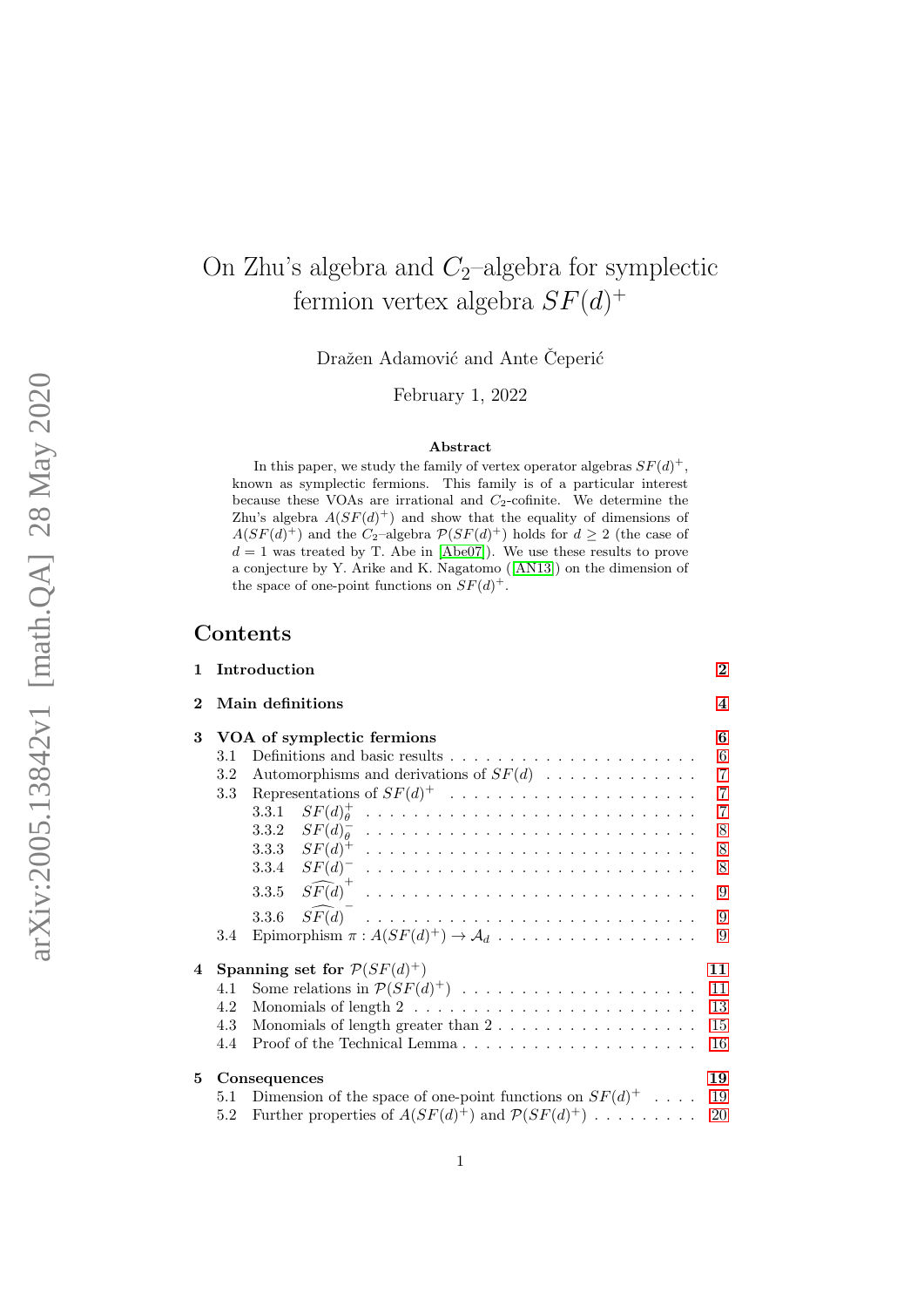### <span id="page-1-0"></span>1 Introduction

Symplectic fermions appeared first in physics literature in the papers by H. G. Kausch [\[Ka00\]](#page-24-0), H. G. Kausch and M. Gaberdiel [\[GK96\]](#page-23-1), [\[GK99\]](#page-23-2) and in the mathematical literature in the paper by T. Abe [\[Abe07\]](#page-22-0). T. Abe proved that symplectic fermion VOAs  $SF(d)^+$  ( $d \geq 1$ ) form a family of irrational  $C_2$ -cofinite VOAs at central charge  $c = -2d$ . Orbifolds of symplectic fermions are studied in detail by T. Creutzig and A. Linshaw [\[CL17\]](#page-23-3). Some CFT aspects of the theory of symplectic fermions, including connection with quantum groups, were investigated in [\[DR17\]](#page-23-4), [\[GR17\]](#page-24-1), [\[R14\]](#page-24-2).

They are connected to another family of irrational  $C_2$ -cofinite VOAs, the family of triplet algebras  $W(p)$  ( $p \ge 2$ ) (introduced in [\[AM08\]](#page-23-5) by D. Adamović and A. Milas) by

$$
SF(1)^{+} \simeq \mathcal{W}(2).
$$

- T. Abe in [\[Abe07\]](#page-22-0) proved the following properties of VOA  $SF(d)^+$ :
- $SF(d)^+$  is a  $C_2$ -cofinite irrational VOA;
- $SF(d)^+$  has four irreducible modules, and it contains logarithmic modules;
- $A(SF(1)^+) \simeq M_2(\mathbb{C}) \oplus M_2(\mathbb{C}) \oplus \mathbb{C}[x]/(x^2) \oplus \mathbb{C};$
- dim  $A(SF(1)^+) = \dim \mathcal{P}(SF(1)^+) = 11$ .

Here,  $A(V)$  denotes the Zhu's algebra of a VOA V, and  $\mathcal{P}(V)$  denotes the  $C_2$ algebra (also known as the Poisson algebra) of  $V$ , both introduced in [\[Zhu96\]](#page-24-3) by Y. Zhu.

Although the paper [\[Abe07\]](#page-22-0) contains many general structural results on Zhu's algebra  $A(SF(d)^+)$ , it does not contain a complete description of  $A(SF(d)^+)$ for general rank d. The main goal of our paper is to completely determine the Zhu's algebra  $A(SF(d)^+)$  for general rank d.

<span id="page-1-1"></span>Our method of proof will use the well known fact that for a general VOA V we have

$$
\dim_{\mathbb{C}} A(V) \le \dim_{\mathbb{C}} \mathcal{P}(V). \tag{1.1}
$$

We will show that for  $SF(d)^+$ , the equality of dimensions in [\(1.1\)](#page-1-1) holds. The general problem of determining for which VOAs the equality in [\(1.1\)](#page-1-1) holds was posed and explored by M. Gaberdiel and T. Gannon in [\[GG09\]](#page-23-6).

This problem was solved for the family of triplet algebras  $\mathcal{W}(p)$  in [\[AM11\]](#page-23-7), and considered for some subalgebras of  $W(p)$  in [\[ALM13\]](#page-22-1) and [\[ALM14\]](#page-22-2). It is also important to mention papers [\[FL10\]](#page-23-8) and [\[FFL11\]](#page-23-9), which consider this problem for some rational VOAs.

To expand on our method, we need some notation:

$$
\mathcal{A}_d := M_{2d}(\mathbb{C}) \oplus M_{2d}(\mathbb{C}) \oplus \Lambda^{\text{even}}(V_{2d}) \oplus \mathbb{C}
$$
  

$$
n_d := \dim_{\mathbb{C}} \mathcal{A}_d = 2^{2d-1} + 8d^2 + 1,
$$

where  $V_{2d}$  stands for the standard (2d-dimensional) representation of the Lie algebra  $\mathfrak{sp}(2d)$ . The main result of this article is:

<span id="page-1-2"></span>**Theorem 1.1.** We have 
$$
A(SF(d)^+) \simeq A_d
$$
 and  
\n
$$
\dim_{\mathbb{C}} A(SF(d)^+) = \dim_{\mathbb{C}} \mathcal{P}(SF(d)^+) = n_d.
$$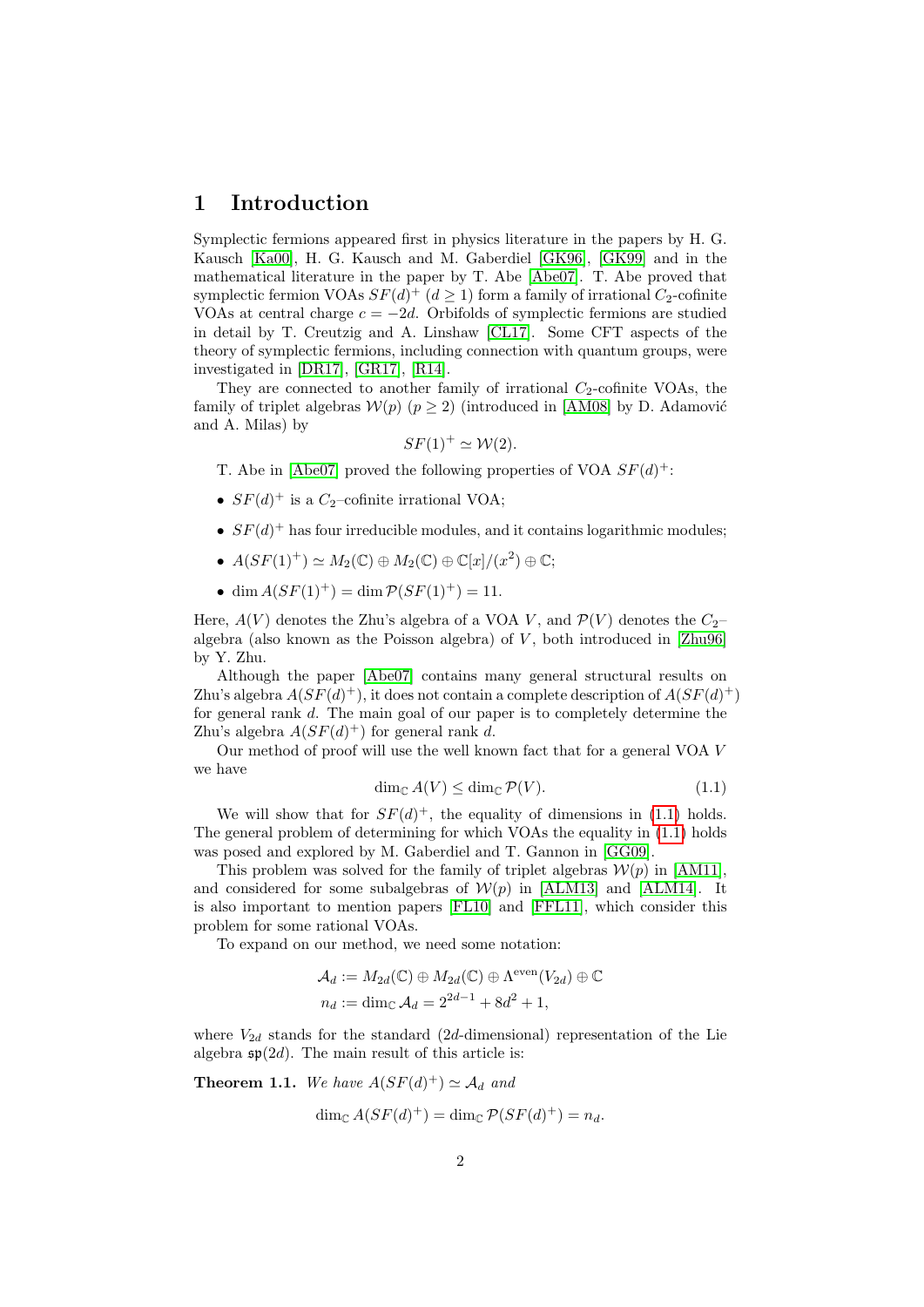The strategy of the proof is:

- 1. Using the results from [\[Abe07\]](#page-22-0) on representation theory of  $SF(d)^+$ , obtain the epimorphism of algebras  $\pi : A(SF(d)^+) \to \mathcal{A}_d$ .
- 2. Find the spanning set of  $\mathcal{P}(SF(d)^+)$  of cardinality  $n_d$ .

These two steps (together with the inequality  $(1.1)$ ) give us:

 $n_d \leq \dim_{\mathbb{C}} A(SF(d)^+) \leq \dim_{\mathbb{C}} P(SF(d)^+) \leq n_d,$ 

from which we conclude the equality of dimensions together with the fact that the epimorphism  $\pi$  is actually an isomorphism, giving us the full description of the Zhu's algebra  $A(SF(d)^+)$  for general rank d.

We also explore some consequences of having the full description of  $A(SF(d)^+)$ :

- We prove the Arike-Nagatomo conjecture ([\[AN13\]](#page-23-0)) about the dimension of a vector space of the one-point functions on  $SF(d)^+$ .
- We show that the center of  $A(SF(d)^+)$  is isomorphic to  $\Lambda^{\text{even}}(V_{2d}) \oplus \mathbb{C} \oplus$  $C \oplus C$  (cf. Corollary [5.3\)](#page-0-0).
- We prove that the invariant subalgebra  $A(SF(d)^+)^{sp(2d)}$  is generated only by  $[\omega]$  (cf. Proposition [5.5\)](#page-20-0). This is quite surprising, since by [\[KL19\]](#page-24-4), the invariant vertex algebra  $SF(d)^{sp(2d)}$  is isomorphic to  $\mathcal{W}_{-d-1/2}(sp(2n), f_{prin}),$ and its structure is therefore more complicated.

### Future work

Symplectic fermions belong to a class of vertex operator algebras related to the higher rank logarithmic CFT. Other higher rank analogues of the triplet algebras are vertex algebras  $W(p)_{Q}$  introduced in [\[FT10\]](#page-23-10) and studied in [\[AM14\]](#page-23-11), [\[S20\]](#page-24-5). We believe that for  $W(p)_{Q}$  we have the equality of dimensions of Zhu's algebra and  $C_2$ -algebra.

We should mention that it is not easy to find examples of logarithmic VOAs when  $\dim_{\mathbb{C}} A(V) < \dim_{\mathbb{C}} \mathcal{P}(V)$ . It seems that such example is  $c = 0$  triplet vertex algebra (cf. [\[AM10\]](#page-23-12) and [\[AM11,](#page-23-7) Remark 4]), but this is still a conjecture. We hope to study this problem in our forthcoming publications.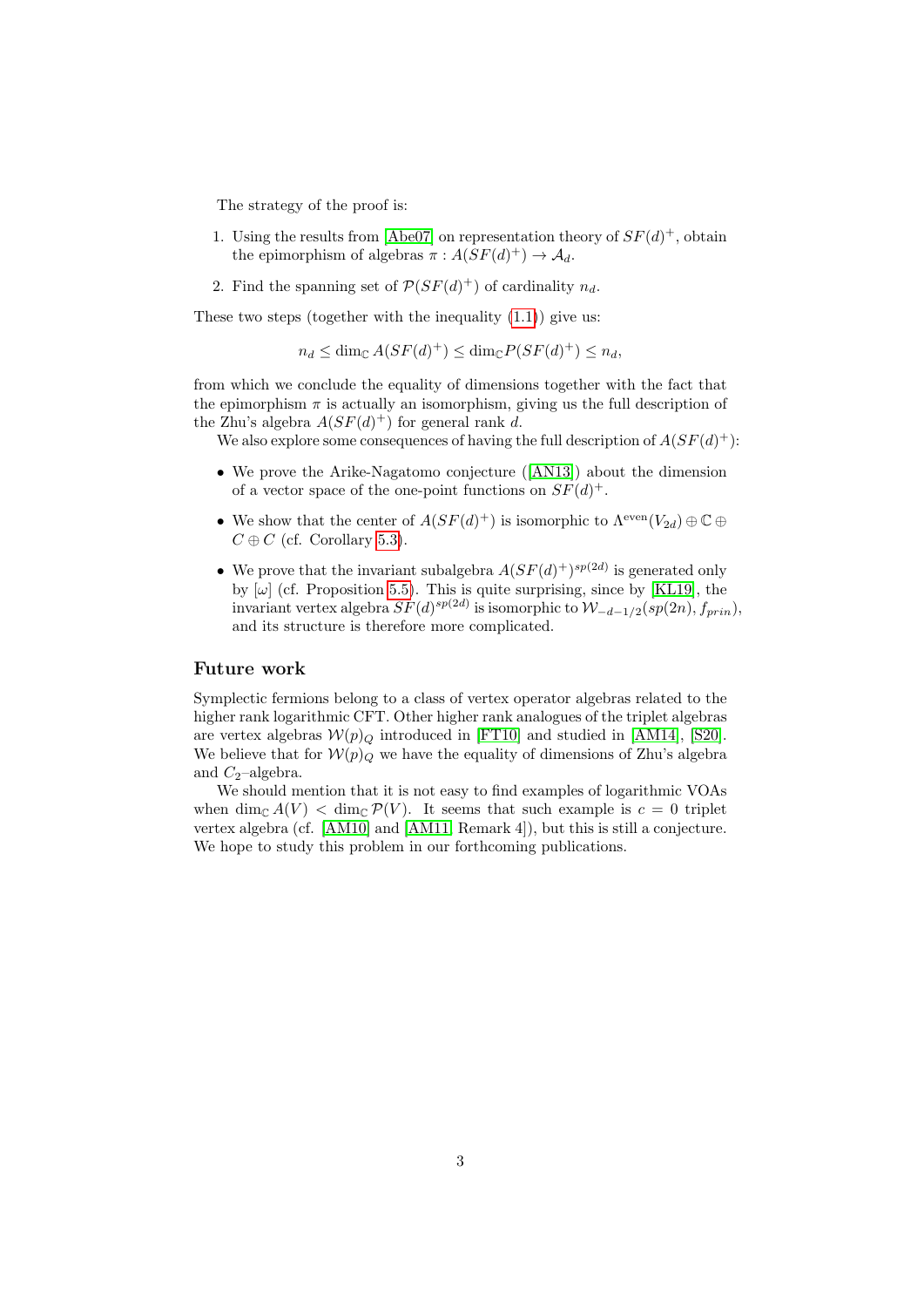## <span id="page-3-0"></span>2 Main definitions

We recall the definitions of Zhu's algebra and  $C_2$ -algebra of a vertex operator algebra  $(V, Y, \mathbf{1}, \omega)$  (following [\[Zhu96\]](#page-24-3)). We will write the mode expansion of a vertex operator associated to  $a \in V$  as

$$
Y(a, z) = \sum_{n \in \mathbb{Z}} a_n z^{-n-1}.
$$

As usual, for the Virasoro element  $\omega$  we will write

$$
Y(\omega, z) = \sum_{n \in \mathbb{Z}} \omega_n z^{-n-1} = \sum_{n \in \mathbb{Z}} L(n) z^{-n-2}.
$$

Per definition of a vertex operator algebra, we have a  $L(0)$ -grading

$$
V = \bigoplus_{n \in \mathbb{Z}_{\geq 0}} V_n.
$$

We will refer to  $a \in V_n$  as homogeneous elements and write deg  $a = n$ .

To give a definition of the Zhu's algebra, we define two bilinear maps ∗ :  $V \times V \to V, \circ : V \times V \to V$  in the following way: for homogeneous  $a, b \in V$ , we put

$$
a * b = \text{Res}_{z} \frac{(1+z)^{\text{deg }a}}{z} Y(a, z) b = \sum_{k \ge 0} {\text{deg }a \choose k} a_{-k-1}b
$$

$$
a \circ b = \text{Res}_{z} \frac{(1+z)^{\text{deg }a}}{z^{2}} Y(a, z) b = \sum_{k \ge 0} {\text{deg }a \choose k} a_{-k-2}b.
$$

We can extend these operations bilinearly to V, and denote by  $O(V) \subseteq V$  the linear span of elements of the form  $a \circ b$ . Denote  $A(V) := V/O(V)$ . By [\[Zhu96\]](#page-24-3), this space has a unital associative algebra structure (with multiplication induced by  $*$  and the unit  $1 + O(V)$ ). This algebra is called the Zhu's algebra of V and we will write

$$
[a] = a + O(V).
$$

It is well known that we can equip  $A(V)$  with an increasing filtration

$$
F^n A(V) = \left(\bigoplus_{k=0}^n V_k\right) \oplus O(V)
$$

that gives  $A(V)$  the filtered algebra structure.

For  $C_2$ -algebra, we let

$$
C_2(V) = \text{span}_{\mathbb{C}}\{a_{-2}b : a, b \in V\}, \ \mathcal{P}(V) = V/C_2(V).
$$

We will denote  $\bar{a} = a + C_2(V)$ . By [\[Zhu96\]](#page-24-3), this quotient space  $\mathcal{P}(V)$  has a structure of a graded commutative Poisson algebra with

$$
\overline{a} \cdot \overline{b} = \overline{a_{-1}b}
$$

$$
\{\overline{a}, \overline{b}\} = \overline{a_0b},
$$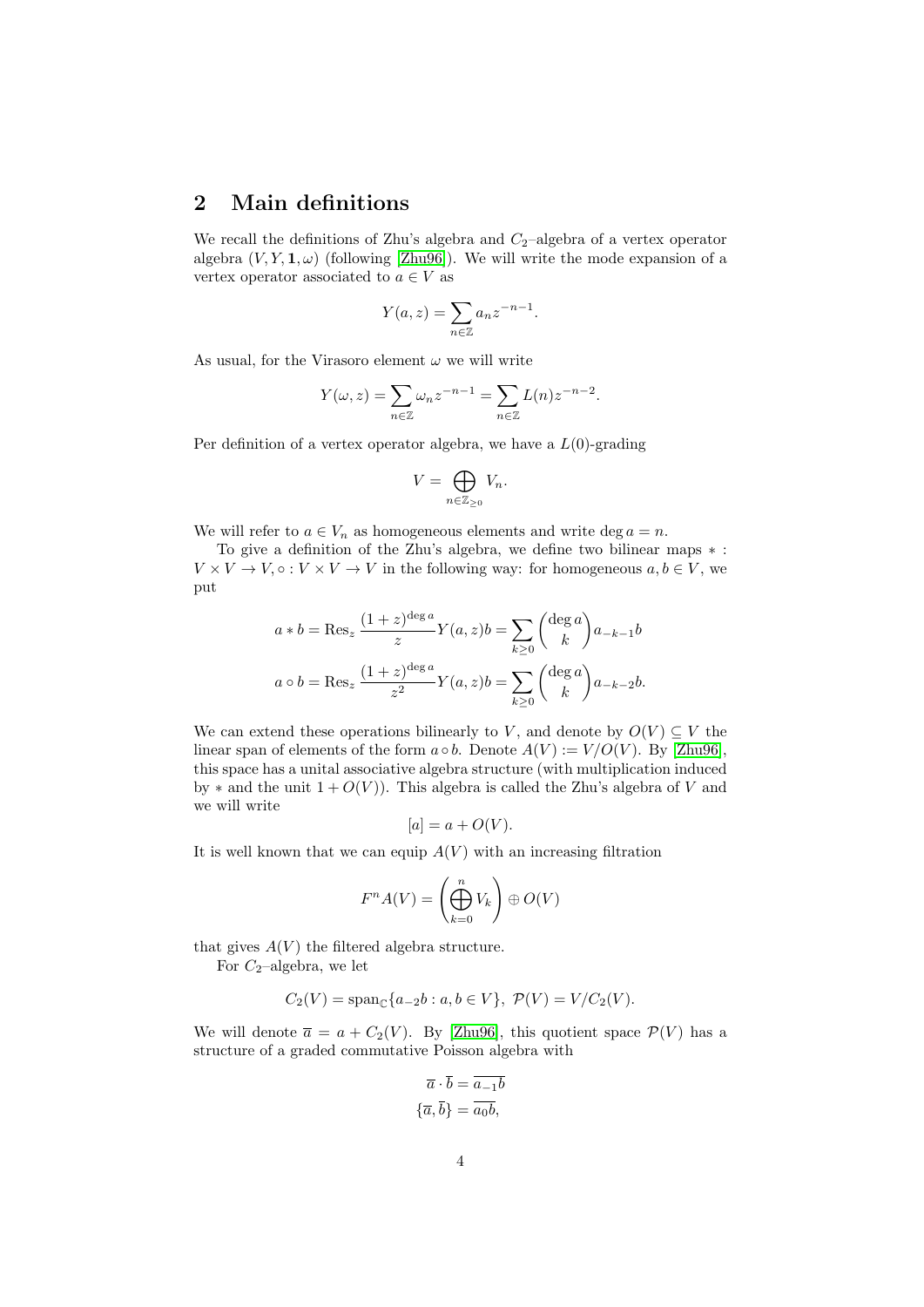and a grading induced by the  $L(0)$ -grading. It is well known (see Chapter 2 of [\[Abe07\]](#page-22-0)) that we have a natural epimorphism of unital algebras

<span id="page-4-0"></span>
$$
\operatorname{gr} A(V) \to \mathcal{P}(V),\tag{2.1}
$$

which gives us the inequality of dimensions

$$
\dim_{\mathbb{C}} A(V) \ge \dim_{\mathbb{C}} \mathcal{P}(V). \tag{2.2}
$$

It is also important to mention the connection of V-modules to the  $A(V)$ modules. Let  $M$  be a weak  $V$ -module and let

$$
\Omega(M) := \{ m \in M : a_n m = 0 \text{ for } a \in V_k, n > k - 1 \}
$$

For the admissible and simple M, one can show that  $\Omega(M)$  is exactly the top component of M (see Proposition 3.4. in [\[DLM98\]](#page-23-13)).

Proposition 2.1. [\[Zhu96\]](#page-24-3) Let V be a VOA.

1. Let  $M$  be a weak  $V$ -module. The linear map

$$
o: V \to \text{End}(\Omega(M)), o(a) = a_{\deg a - 1}
$$

induces a representation of  $A(V)$  on  $\Omega(M)$ .

- 2. If M is an irreducible V-module, then  $\Omega(M)$  is irreducible  $A(V)$ -module.
- 3. The map  $M \to \Omega(M)$  is a bijection from the set of inequivalent simple admissible V-modules to the set of inequivalent simple  $A(V)$ -modules.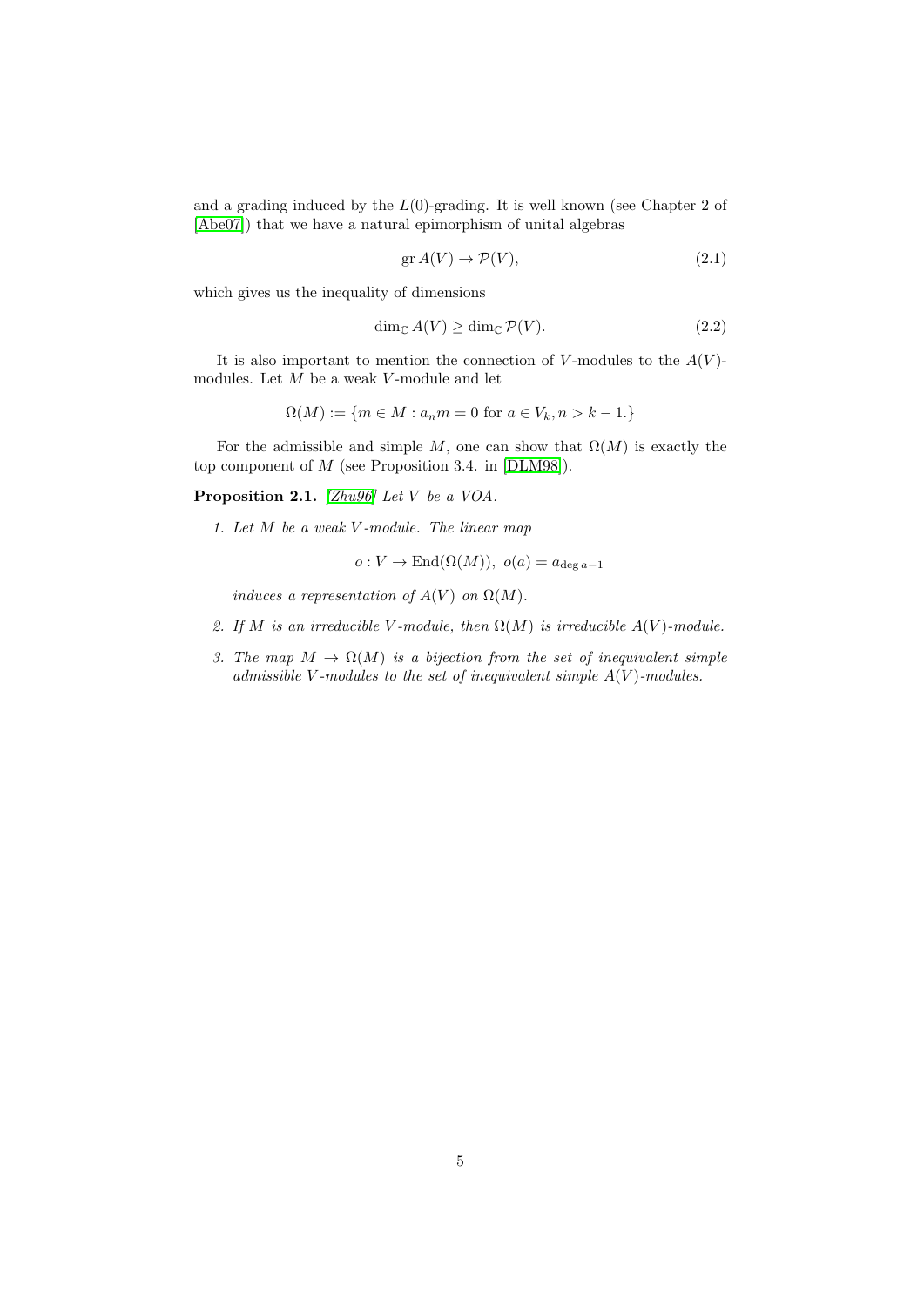## <span id="page-5-0"></span>3 VOA of symplectic fermions

### <span id="page-5-1"></span>3.1 Definitions and basic results

The VOA of symplectic fermions was defined in [\[Abe07\]](#page-22-0), and we follow the notation given there. First, one considers the symplectic vector space  $\mathfrak h$  of dimension 2d with the canonical basis  $e^1, e^2, \ldots, e^d, f^1, f^2, \ldots, f^d$  such that

$$
\langle e^i, e^j \rangle = \langle f^i, f^j \rangle = 0, \text{ and } \langle e^i, f^j \rangle = -\delta_{i,j}.
$$

The subgroup of  $GL(\mathfrak{h})$  preserving the symplectic form is the symplectic group  $Sp(2d)$ . One can construct a Lie superalgebra and a vertex operator superalgebra from h in a manner that is similar to the construction of Heisenberg VOA. We denote this VOSA  $SF(d)$ . The easiest way to describe it is by saying that it is strongly and freely generated by the odd generators  $e^1, e^2, \ldots, e^d, f^1, f^2, \ldots, f^d$ , with the  $\lambda$ -bracket

$$
[e^i_\lambda e^j] = [f^i_\lambda f^j] = 0, \text{ and } [e^i_\lambda f^j] = -\lambda \delta_{i,j}
$$

and the Virasoro vector given by  $\omega = \sum_{i=1}^{d} e^i_{-1} f^i$ . One can easily see that we have

$$
L(0)e^i = e^i, \ L(0)f^i = f^i,
$$

and that we can identify  $SF(d)<sub>1</sub>$  with h.

Now, the VOA of symplectic fermions  $SF(d)^+$  is the even part of the VOSA  $SF(d)$ . In [\[Abe07\]](#page-22-0) it is shown that both of these algebras are simple and  $C_2$ cofinite, and that the following vectors (for  $1 \leq i, j \leq d$ ):

$$
e^{ij} = e_{-1}^{i}e^{j},
$$
  
\n
$$
f^{ij} = f_{-1}^{i}f^{j},
$$
  
\n
$$
h^{ij} = e_{-1}^{i}f^{j},
$$
  
\n
$$
E^{ij} = \frac{1}{2} \left( e_{-2}^{i}e^{j} + e_{-2}^{j}e^{i} \right),
$$
  
\n
$$
F^{ij} = \frac{1}{2} \left( f_{-2}^{i}f^{j} + f_{-2}^{j}f^{i} \right),
$$
  
\n
$$
H^{ij} = \frac{1}{2} \left( e_{-2}^{i}f^{j} + f_{-2}^{j}e^{i} \right)
$$

strongly generate  $SF(d)^+$ . Notice that we have

$$
e^{ij} = -e^{ji},
$$
  
\n
$$
F^{ij} = F^{ji},
$$
  
\n
$$
F^{ij} = -F^{ji},
$$
  
\n
$$
F^{ij} = -F^{ji}.
$$

In context of our work, it is also important to mention the following result.

**Theorem 3.1** ( $[Abe07]$ ,  $[AM11]$ ). We have

$$
A(SF(1)^+) \simeq M_2(\mathbb{C}) \oplus M_2(\mathbb{C}) \oplus \mathbb{C}[x]/(x^2) \oplus \mathbb{C}.
$$

Moreover,

$$
\dim A(SF(1)^+) = \dim \mathcal{P}(SF(1)^+) = 11.
$$

To compare with Theorem [1.1,](#page-1-2) notice that for two-dimensional  $V_2$  we have

 $\Lambda^{\text{even}}(V_2) \simeq \mathbb{C}[x]/(x^2).$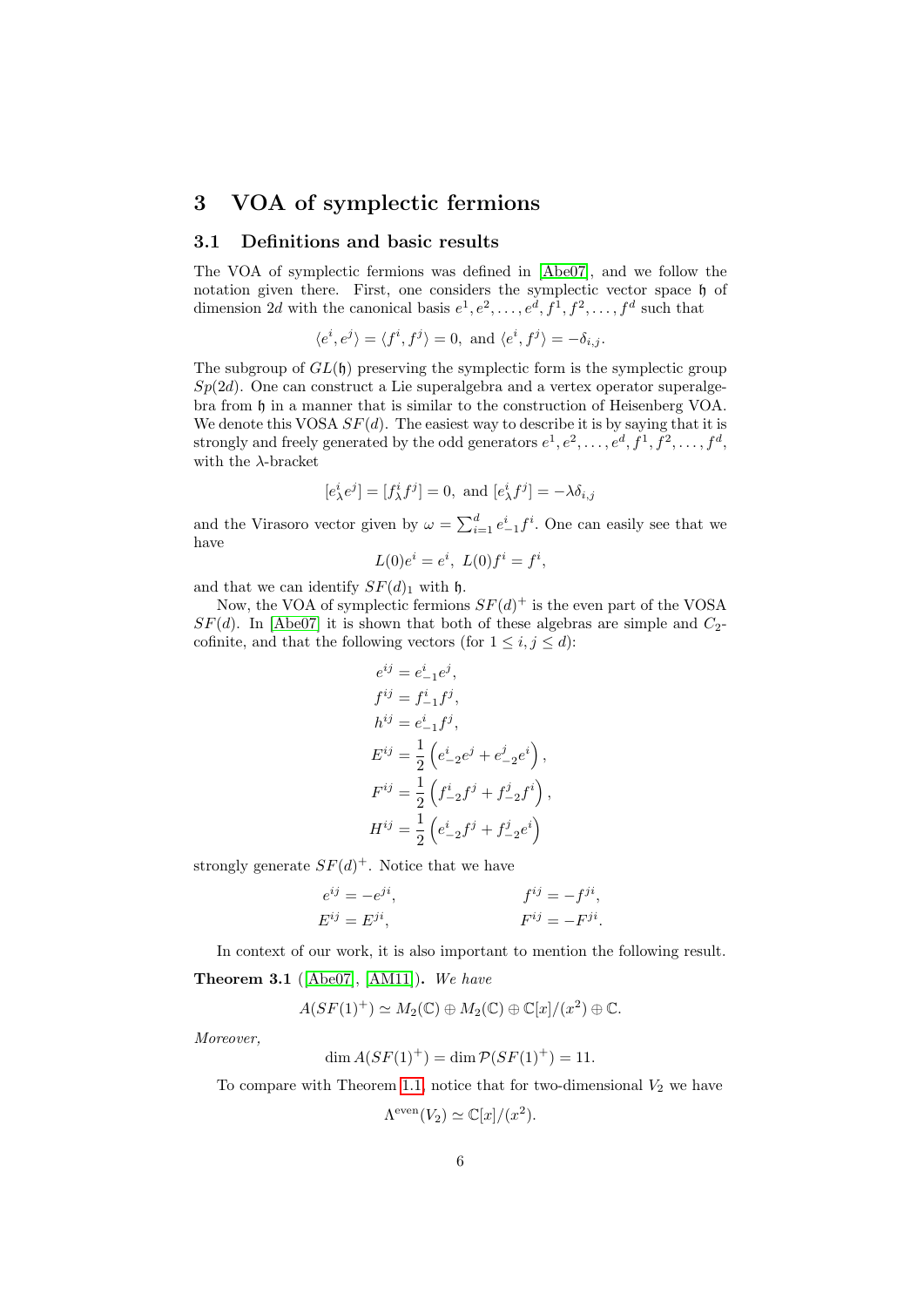### <span id="page-6-0"></span>3.2 Automorphisms and derivations of  $SF(d)$

In this subsection we recall Abe's results on the automorphisms of  $SF(d)$ . Denote by  $\theta$  the parity operator on  $SF(d)$  (the operator acting as  $\pm 1$  on  $SF(d)^{\pm}$ ).

**Theorem 3.2** ([\[Abe07\]](#page-22-0)). The automorphism groups of  $SF(d)$  and  $SF(d)^+$  are  $Sp(2d, \mathbb{C})$  and  $Sp(2d, \mathbb{C})/\langle \theta \rangle$ , respectively.

The important automorphisms to mention are the permutation automorphisms

$$
e^i \mapsto e^{\sigma(i)}, f^i \mapsto f^{\sigma(i)}, \text{ for } \sigma \in S_d
$$

 $(S_d$  is here denoting the symmetric group on d letters) and automorphisms  $\tau_i, i = 1, \ldots, d$  defined by

$$
\tau_i(e^i) = -f^i, \tau_i(f^i) = e^i, \tau_i(e^j) = e^j, \tau_i(f^j) = f^j,
$$

for  $j = 1, \ldots, d, j \neq i$ .

Mostly, we will prefer to use the Lie algebra  $\mathfrak{sp}(2d)$ , which acts on  $SF(d)$ with derivations. We will need to use some specific elements of this Lie algebra, so we need to write down one particular basis of  $\mathfrak{sp}(2d)$ . We will use the notation from [\[FH91\]](#page-23-14). Let  $1 \leq i, j \leq d, i \neq j$ :

$$
H_i e^k = \delta_{ik} e^i,
$$
  
\n
$$
X_{ij} e^k = \delta_{jk} e^i,
$$
  
\n
$$
Y_{ij} e^k = 0,
$$
  
\n
$$
Z_{ij} e^k = \delta_{jk} f^i + \delta_{ik} f^j,
$$
  
\n
$$
V_i e^k = 0,
$$
  
\n
$$
V_i e^k = \delta_{ik} f^i,
$$
  
\n
$$
V_i e^k = \delta_{ik} f^i,
$$
  
\n
$$
V_i f^k = \delta_{ik} e^i,
$$
  
\n
$$
V_i f^k = \delta_{ik} e^i,
$$
  
\n
$$
V_i f^k = 0.
$$

## <span id="page-6-1"></span>3.3 Representations of  $SF(d)^+$

In this subsection, we will recall Abe's results on the representations of  $SF(d)^+$ . In [\[Abe07\]](#page-22-0), the  $\theta$ -twisted  $SF(d)$ -module  $SF(d)_{\theta}$  is defined.

**Theorem 3.3** ([\[Abe07\]](#page-22-0)). The list  $\{SF(d)^{\pm}, SF(d)^{\pm}_{\theta}\}$  gives a complete list of inequivalent irreducible  $SF(d)^+$  modules.

Abe also exhibits reducible and indecomposable extensions of  $SF(d)^{\pm}$  denoted by  $\widehat{SF(d)}^{\pm}$ . From the existence of such modules it follows that  $SF(d)^+$ can't be rational.

To get the epimorphism  $\pi$ :  $A(SF(d)^+) \to \mathcal{A}_d$  and to prove Proposition [5.5,](#page-20-0) we will need to recall the action of  $A(SF(d)^+)$  on top components of these representations, described in [\[Abe07\]](#page-22-0). By a result from [\[Zhu96\]](#page-24-3), the images of strong generators of  $SF(d)^+$  are the generators of  $A(SF(d)^+)$ , so we need to consider only the action of strong generators.

<span id="page-6-2"></span>**3.3.1**  $SF(d)_{\theta}^{+}$ 

The top component of  $SF(d)_{\theta}^+$  is one-dimensional, spanned with the vacuum vector  $\mathbf{1}_{\theta}$  with conformal weight  $-d/8$ . As for the action of the strong generators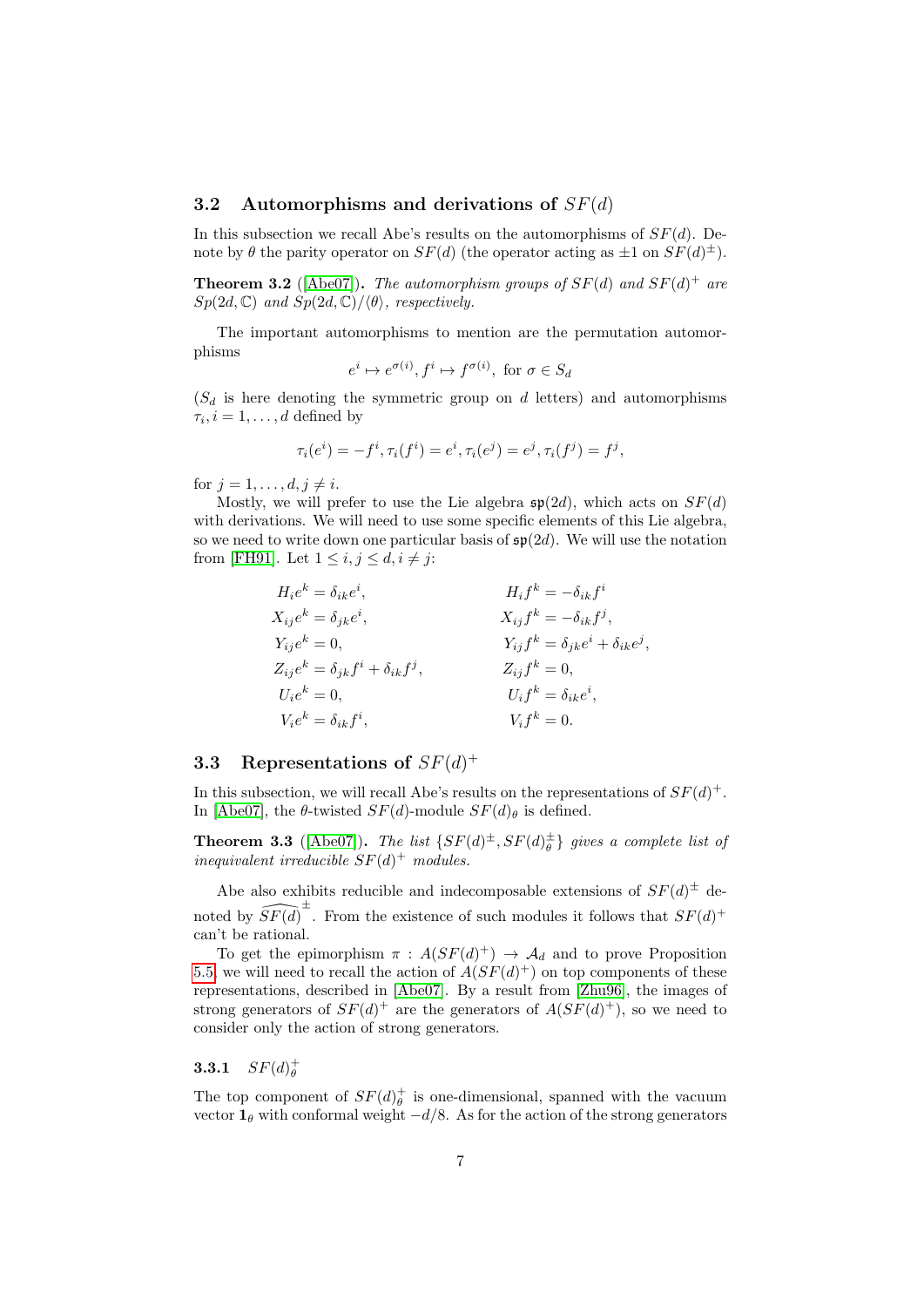of  $SF(d)^+$ , we have

$$
o(h^{ii})\mathbf{1}_{\theta}=-\frac{1}{8}\mathbf{1}_{\theta},
$$

while the rest of the generators act as 0.

## <span id="page-7-0"></span>**3.3.2**  $SF(d)_{\theta}^{-}$

The top component of  $SF(d)_{\theta}^-$  is 2d-dimensional, spanned by  $e_{-\frac{1}{2}}^k \mathbf{1}_{\theta}$ ,  $f_{-\frac{1}{2}}^k \mathbf{1}_{\theta}$ , for  $1 \leq k \leq d$ , with conformal weight  $-d/8 + 1/2$ . We will slightly abuse notation and write

$$
e^k = e^k_{-\frac{1}{2}} \mathbf{1}_{\theta}, f^k = f^k_{-\frac{1}{2}} \mathbf{1}_{\theta},
$$

for simplicity. Let  $1 \leq i, j \leq d, i \neq j$ . The small generators act as:

$$
o(e^{ij})e^k = 0, \t o(e^{ij})f^k = \frac{1}{2}(\delta_{ik}e^j - \delta_{jk}e^i)
$$
  
\n
$$
o(f^{ij})e^k = \frac{1}{2}(\delta_{jk}f^i - \delta_{i,k}f^j), \t o(f^{ij})f^k = 0
$$
  
\n
$$
o(h^{ij})e^k = \frac{1}{2}\delta_{jk}e^i, \t o(h^{ij})f^k = \frac{1}{2}\delta_{ik}f^j, \t (i \neq j)
$$
  
\n
$$
o(h^{ij})e^k = \frac{1}{2}\delta_{ik}e^i - \frac{1}{8}e^k, \t o(h^{i,j})f^k = \frac{1}{2}\delta_{ik}f^i - \frac{1}{8}f^k.
$$

The large generators act as (now we allow  $i = j$ ):

$$
o(E^{ij})e^k = 0,
$$
  
\n
$$
o(F^{ij})e^k = \frac{1}{4}(\delta_{jk}f^i + \delta_{ik}f^j),
$$
  
\n
$$
o(F^{ij})e^k = \frac{1}{4}(\delta_{jk}f^i + \delta_{ik}f^j),
$$
  
\n
$$
o(F^{ij})f^k = 0
$$
  
\n
$$
o(H^{ij})e^k = \frac{1}{4}\delta_{jk}e^i,
$$
  
\n
$$
o(H^{ij})f^k = -\frac{1}{4}\delta_{ik}f^j.
$$

### <span id="page-7-1"></span>**3.3.3**  $SF(d)^+$

.

The top component of  $SF(d)^+$  is 1-dimensional (spanned by 1) of conformal weight 0. All generators act trivially.

### <span id="page-7-2"></span>3.3.4  $SF(d)^-$

The top component of  $SF(d)^-$  is 2d-dimensional, spanned by  $e^k$ ,  $f^k$ ,  $1 \leq k \leq d$ with conformal weight 1. The small generators act as

$$
o(e^{ij})e^k = 0,
$$
  
\n
$$
o(f^{ij})e^k = \delta_{jk}f^i - \delta_{ik}f^j,
$$
  
\n
$$
o(f^{ij})e^k = \delta_{jk}f^i - \delta_{ik}f^j,
$$
  
\n
$$
o(h^{ij})e^k = \delta_{jk}e^i,
$$
  
\n
$$
o(h^{ij})f^k = 0
$$
  
\n
$$
o(h^{ij})f^k = \delta_{ik}f^j,
$$

while the large generators act as

$$
o(E^{ij})e^k = 0,
$$
  
\n
$$
o(F^{ij})e^k = \delta_{jk}f^i + \delta_{ik}f^j,
$$
  
\n
$$
o(F^{ij})e^k = \delta_{jk}e^i,
$$
  
\n
$$
o(F^{ij})f^k = 0
$$
  
\n
$$
o(F^{ij})f^k = 0
$$
  
\n
$$
o(F^{ij})f^k = -\delta_{ik}f^j.
$$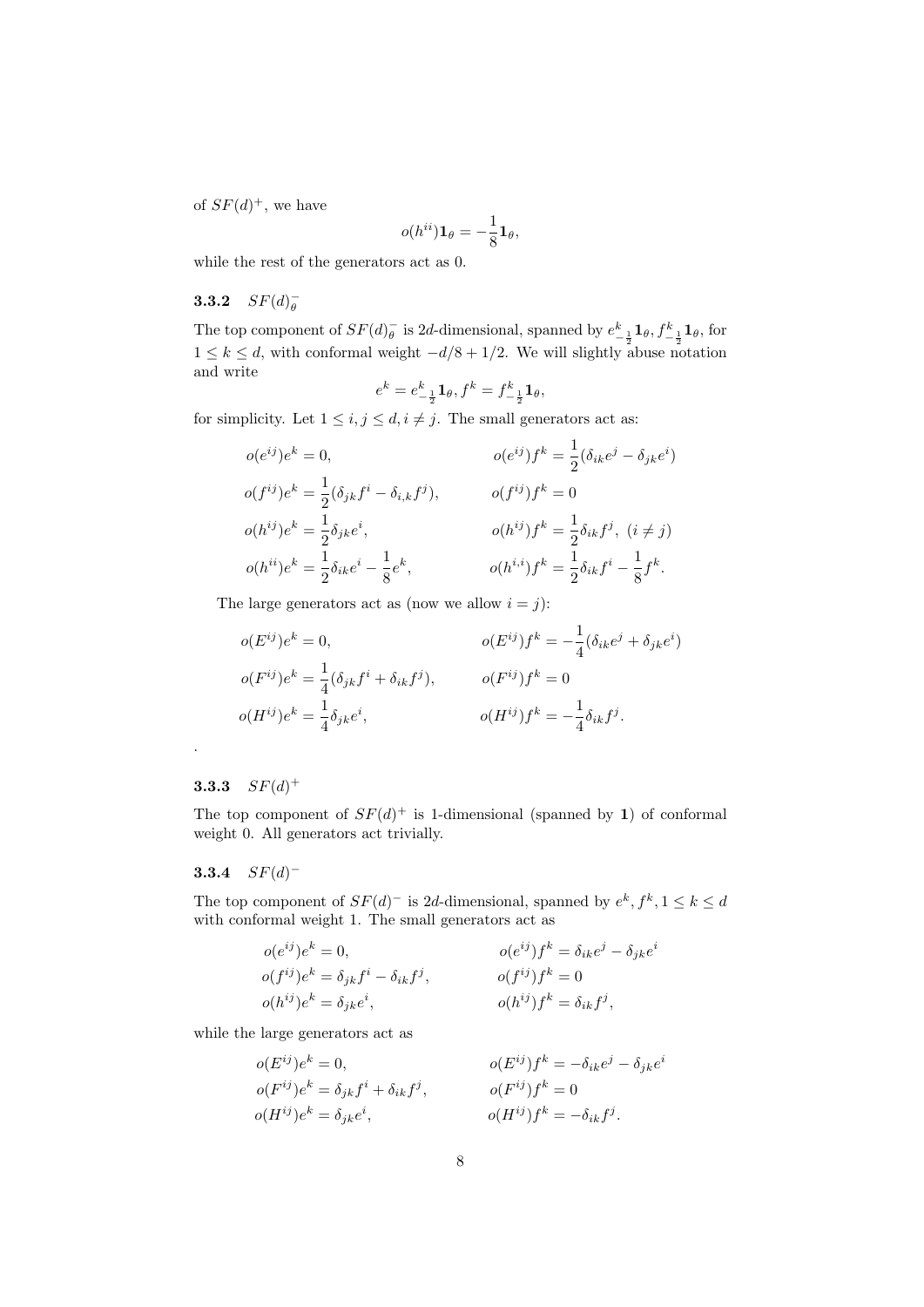<span id="page-8-0"></span>**3.3.5**  $\widehat{SF(d)}^+$ 

In the Chapter 5 of [\[Abe07\]](#page-22-0), it was shown that  $\Omega(\widehat{SF(d)}^+) = \widehat{SF(d)}_0^+$  $_0$ . The top component  $\widehat{SF(d)}_0^+$  $<sup>0</sup>$  is 2<sup>2d−1</sup>-dimensional and isomorphic to the even part of an</sup> exterior algebra on generators  $e_0^i, f_0^i, 1 \le i \le d$ . Its conformal weight is 0. Small generators act as multiplication by monomials of length 2 in the following way:

$$
o(e^{ij}) = e_0^i e_0^j, \ o(h^{ij}) = e_0^i f_0^j, \ o(f^{ij}) = f_0^i f^j,
$$

while large generators act as 0. Notice that  $o(\omega)$  is a nilpotent operator of degree  $d+1$ .

## <span id="page-8-1"></span>**3.3.6**  $\widehat{SF(d)}$

In the Chapter 5 of [\[Abe07\]](#page-22-0) it was shown that

$$
\Omega(\widehat{SF(d)}^{-}) = \widehat{SF(d)}_{(0)}^{-} \oplus \widehat{SF(d)}[2d]_{(1)}^{-},
$$

where  $\widehat{SF(d)}[2d]_{(1)}^-$  is isomorphic as an  $A(SF(d)^+)$ -module to the top component of  $SF(d)^-$ .

## <span id="page-8-2"></span>**3.4** Epimorphism  $\pi : A(SF(d)^+) \to \mathcal{A}_d$

In this subsection we will show the existence of an algebra epimorphism  $\pi$ :  $A(SF(d)^+) \to \mathcal{A}_d$ . For this, we will use a following generalization of the Chinese remainder theorem (see [\[IR90\]](#page-24-6)):

<span id="page-8-3"></span>**Theorem 3.4.** Let R be a ring (with unity), and let  $I_1, I_2, \ldots, I_k$  be two-sided ideals in R. If these ideals are pairwise coprime, then there is an epimorphism

$$
\pi: R \to R/I_1 \oplus R/I_2 \oplus \ldots \oplus R/I_k
$$

$$
x \mapsto (x + I_1, x + I_2, \ldots, x + I_k)
$$

with ker  $\pi = I_1 \cap I_2 \cap \ldots \cap I_k$ .

We will denote the homomorphisms connected to the representations of  $A(SF(d)^+)$  in the following way:

$$
\rho^{\pm}: A(SF(d)^+) \to \text{End}_{\mathbb{C}}(\Omega(SF(d)^{\pm}))
$$
  
\n
$$
\rho_{\theta}^{\pm}: A(SF(d)^+) \to \text{End}_{\mathbb{C}}(\Omega(SF_{\theta}(d)^{\pm}))
$$
  
\n
$$
\widehat{\rho^{\pm}}: A(SF(d)^+) \to \text{End}_{\mathbb{C}}(\Omega(\widehat{SF(d)^{\pm}})).
$$

We want to use Theorem [3.4](#page-8-3) on the ideals  $\ker(\widehat{\rho^+})$ ,  $\ker(\rho^-)$ ,  $\ker(\rho_{\theta}^{\pm})$  - for that, we need to check that those ideals are pairwise coprime and we need to know the images of these homomorphisms. We get the coprimality by observing the minimal polynomials of  $o(\omega)$  on different representations. We have:

$$
[\omega]^{d+1} \in \ker(\rho^+)
$$

$$
[\omega] - 1 \in \ker(\rho^-)
$$

$$
[\omega] + d/8 \in \ker(\rho^+_\theta)
$$

$$
[\omega] + (d/8 - 1/2) \in \ker(\rho^-_\theta).
$$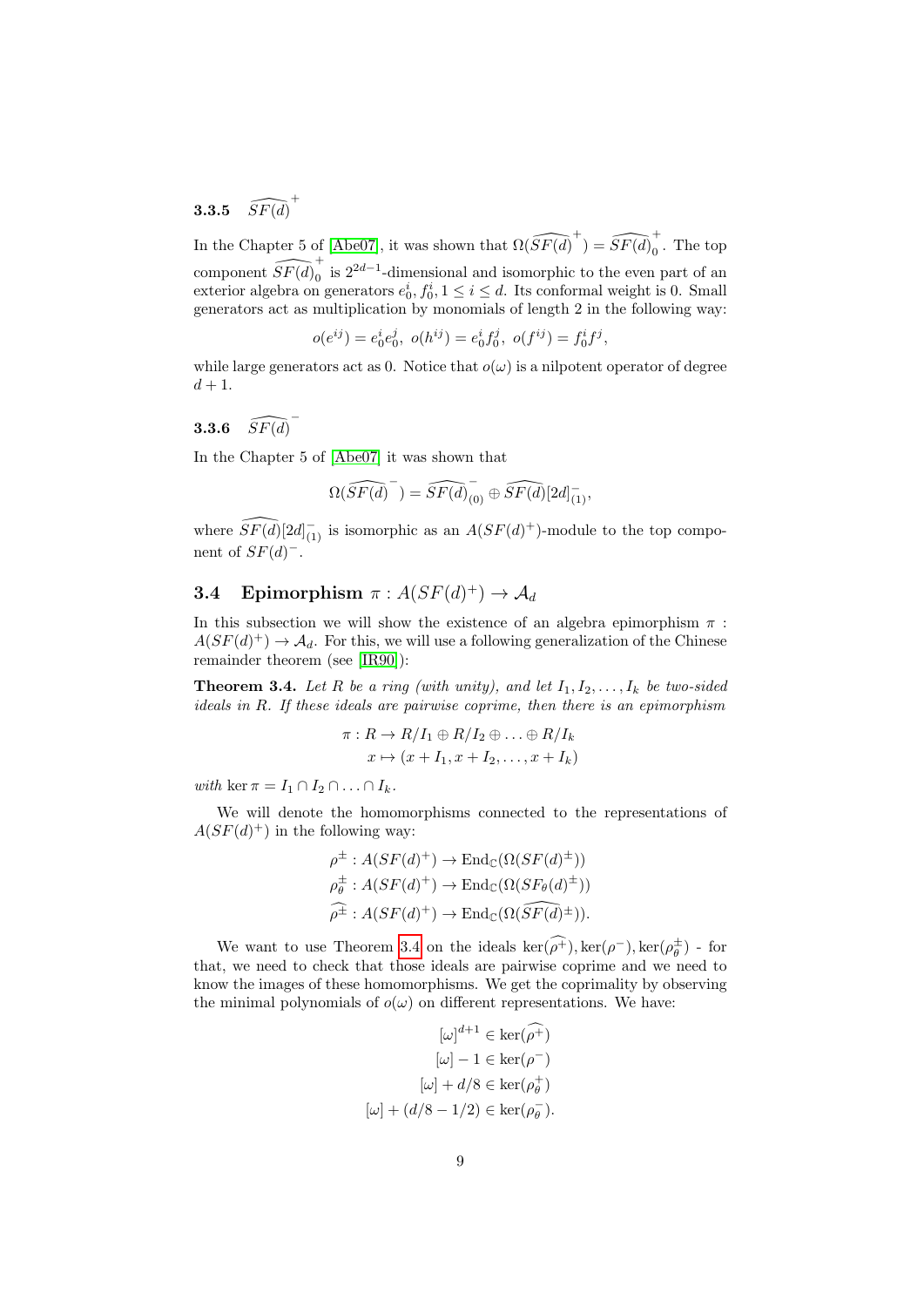Notice that all these polynomials in  $[\omega]$  are pairwise coprime.

By Jacobson density theorem we get

$$
im(\rho^{-}) \simeq im(\rho_{\theta}^{-}) \simeq M_{2d}(\mathbb{C}), im(\rho_{\theta}^{+}) \simeq \mathbb{C}
$$

for irreducible representations. It's clear from the previous subsection that  $\text{im}(\widehat{\rho^+})$  is isomorphic to  $\Lambda^{\text{even}}(V_{2d})$  (even part of exterior algebra on the standard representation of  $\mathfrak{sp}(2d)$ ). Now, we can use Theorem [3.4](#page-8-3) to get an epimorphism

$$
\pi: A(SF(d)^+) \to \mathcal{A}_d = M_{2d}(\mathbb{C}) \oplus M_{2d}(\mathbb{C}) \oplus \Lambda^{\text{even}}(V_{2d}) \oplus \mathbb{C}.
$$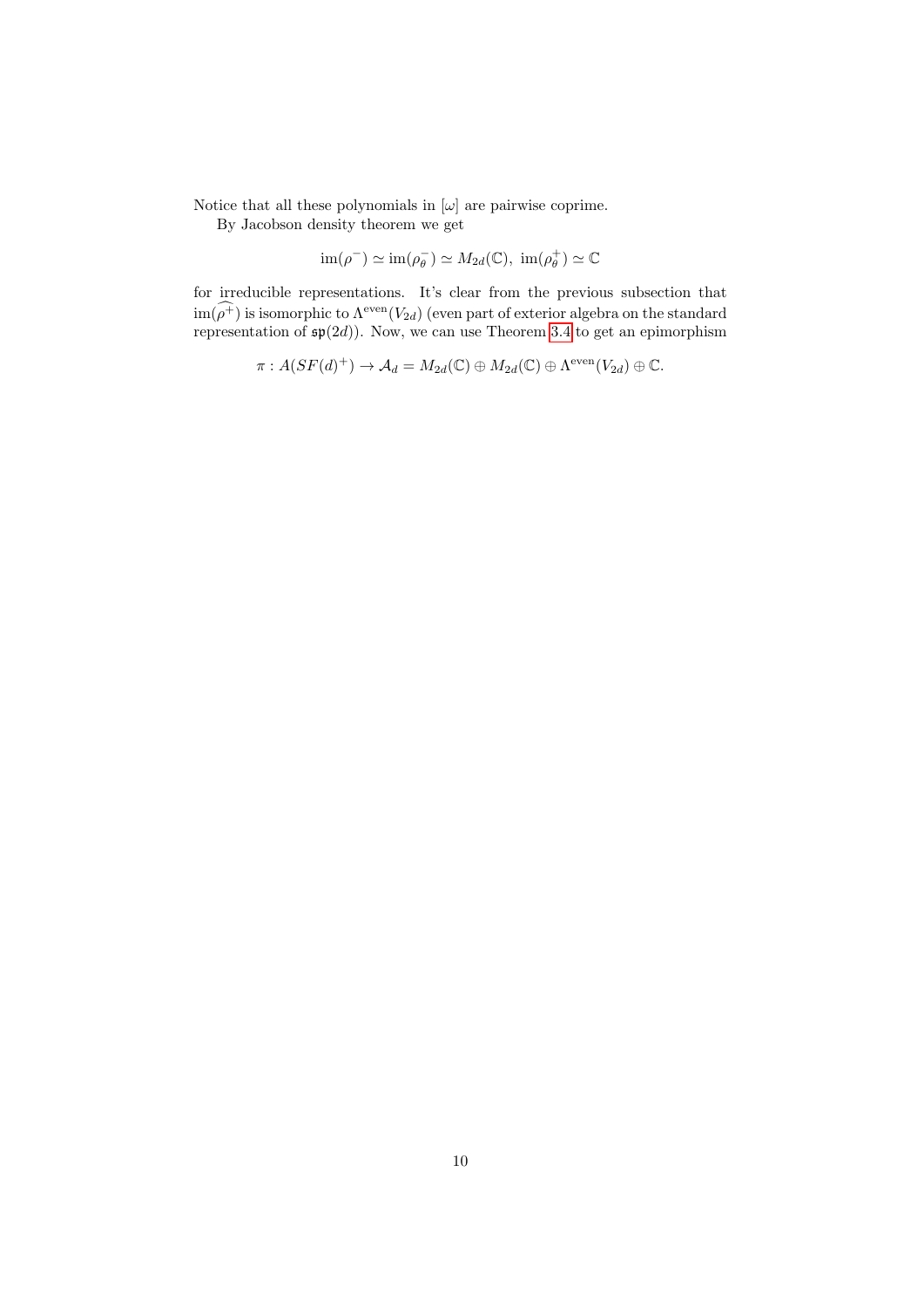## <span id="page-10-0"></span>4 Spanning set for  $\mathcal{P}(SF(d)^+)$

The main result of this section is the existence of a spanning set for  $\mathcal{P}(SF(d)^+)$ of cardinality  $n_d = 2^{2d-1} + 8d^2 + 1$ . Let us describe it more precisely. Put  $x^i = e^i, x^{i+d} = f^i$ , for  $1 \le i \le d$ . Denote  $B_d^1$  the set of all even length monomials obtained by  $(-1)$ th multiplication of  $x^i$ , and  $B_d^2$  the set of the following vectors:

$$
x_{-2}^{i}x^{j}, 1 \leq i \leq j \leq 2d
$$
  
\n
$$
x_{-3}^{i}x^{j}, 1 \leq i < j \leq 2d
$$
  
\n
$$
x_{-4}^{i}x^{j}, 1 \leq i \leq j \leq 2d
$$
  
\n
$$
x_{-5}^{i}x^{j}, 1 \leq i < j \leq 2d
$$
  
\n
$$
e_{-7}^{1}f^{1}.
$$

It is easy to see that  $|B_d^1| = 2^{2d-1}$  and  $|B_d^2| = 8d^2 + 1$ . The main Theorem of this section is:

<span id="page-10-2"></span>**Theorem 4.1.** Image of  $B_d = B_d^1 \cup B_d^2$  in  $\mathcal{P}(SF(d)^+)$  is a spanning set of  $\mathcal{P}(SF(d)^+).$ 

Also, in this section we will write  $C_2 := C_2(SF(d)^+)$  for simplicity.

## <span id="page-10-1"></span>4.1 Some relations in  $\mathcal{P}(SF(d)^+)$

In this section we prove some lemmas that will be helpful in the proof of Theorem [4.1.](#page-10-2) First, let us recall some definitions and relations from [\[Abe07\]](#page-22-0). In the Chapter 3 of [\[Abe07\]](#page-22-0) it is defined that:

<span id="page-10-8"></span>
$$
B_{m,n}(a,b) = \frac{(m-1)!(n-1)!}{(m+n-1)!}a_{-m}b_{-n}\mathbf{1},\tag{4.1}
$$

for  $a, b \in \mathfrak{h}$ . Following relations hold in  $\mathcal{P}(SF(d)^+)$ :

<span id="page-10-5"></span><span id="page-10-3"></span>
$$
\overline{B_{m,n}(a,b)} = (-1)^{n-1} \overline{B_{m+n-1,1}(a,b)} \tag{4.2}
$$

$$
\overline{B_{m,n}(a,b)} = (-1)^{m+n-1} \overline{B_{m,n}(b,a)}.
$$
\n(4.3)

These relations show that every monomial of length 2 in  $SF(d)^+$  can be written modulo  $C_2$  as a linear combination of the vectors

$$
x_{-n}^i x^j
$$
, where  $n \in \mathbb{Z}_{>0}$  is odd and  $1 \le i < j \le 2d$ ,  
 $x_{-n}^i x^j$ , where  $n \in \mathbb{Z}_{>0}$  is even and  $1 \le i \le j \le 2d$ .

Also, we will need some relations from the proof of Proposition 3.12 in [\[Abe07\]](#page-22-0):

$$
(\overline{e_{-m}^{i}f^{i}}) \cdot (\overline{e_{-k}^{i}f^{i}}) = mk \left(\frac{1}{m+1} + \frac{1}{k+1}\right) \binom{m+k}{k} \overline{e_{-m-k-1}^{i}f^{i}} \qquad (4.4)
$$

<span id="page-10-7"></span><span id="page-10-6"></span><span id="page-10-4"></span>
$$
\frac{e^i}{e^i} e^i = \overline{0} \tag{4.5}
$$

$$
e_{-9}^i f^i = \overline{0} \tag{4.6}
$$

Now, we are ready to prove an important Lemma.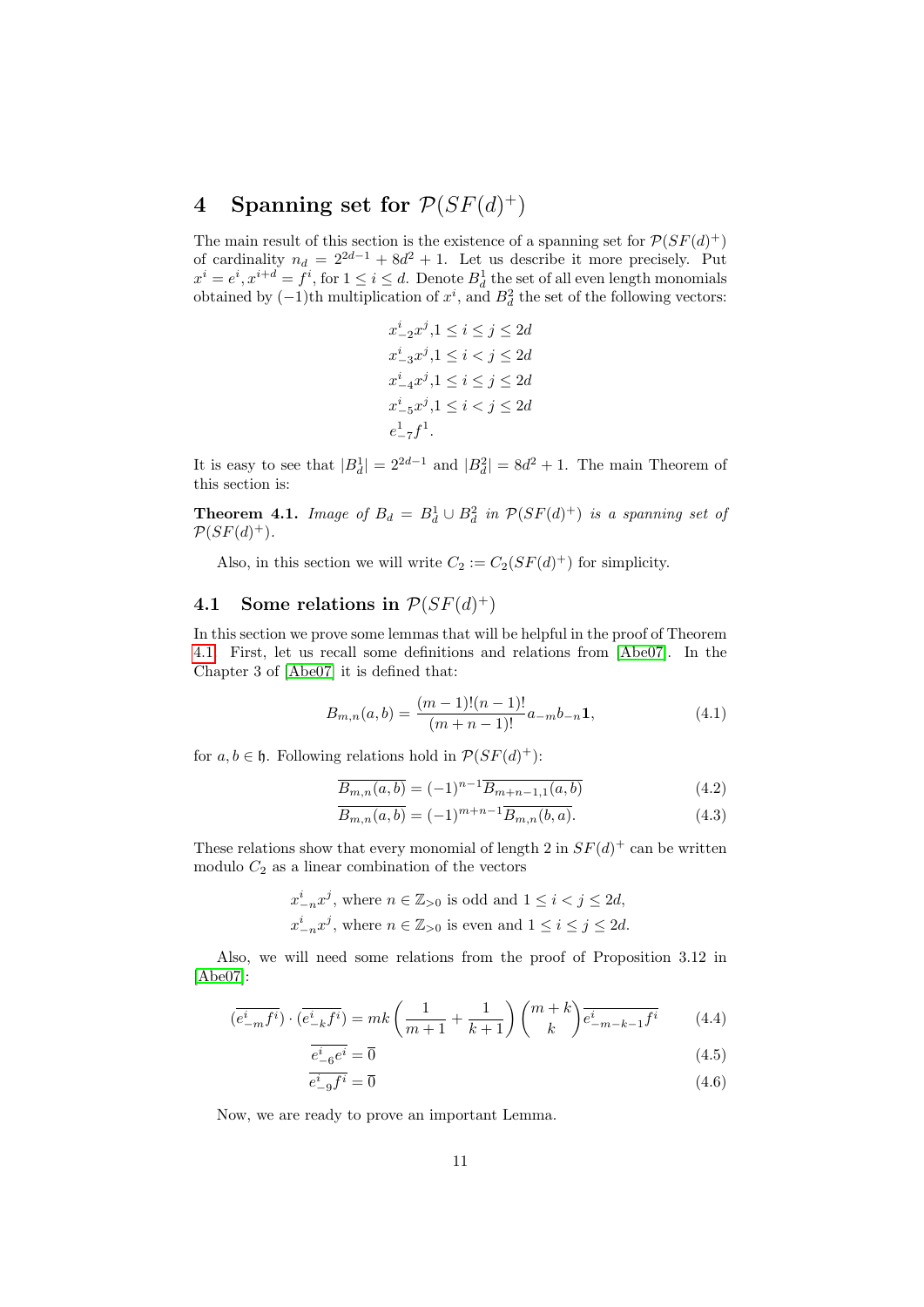<span id="page-11-2"></span>**Lemma 4.2.** In  $\mathcal{P}(SF(d)^+)$  we have

$$
(\overline{h^{ii} - h^{jj}})^3 = \overline{0}
$$
\n<sup>(4.7)</sup>

$$
(\overline{h^{ii} + h^{jj}})^3 = 12(\overline{h^{ii} + h^{jj}}) \cdot \overline{h^{ii}} \cdot \overline{h^{jj}}.
$$
\n(4.8)

for  $1 \leq i < j \leq d$ .

Proof. Because of the permutation automorphisms (cf. subsection [3.2,](#page-6-0) it is sufficient to show this in case  $i = 1, j = 2$  (in both cases). Relation [\(4.7\)](#page-11-0) will follow from:

$$
(\overline{h^{11} - h^{22}}) \cdot \overline{h^{12}} = \overline{0}
$$
\n
$$
(4.9)
$$

<span id="page-11-1"></span><span id="page-11-0"></span>
$$
\overline{h^{12}} \cdot \overline{h^{21}} = \frac{1}{2} (\overline{h^{11} - h^{22}})
$$
\n(4.10)

We calculate:

$$
h_{-1}^{11}h^{12} = e_{-3}^{1}f_{1}^{1}e_{-1}^{1}f^{2}
$$
  
=  $e_{-3}^{1}f^{2}$   

$$
h_{-1}^{22}h^{12} = -f_{-3}^{2}e_{1}^{2}e_{-1}^{1}f^{2}
$$
  
=  $-f_{-3}^{2}e^{1}$   

$$
\stackrel{(4.3)}{=} e_{-3}^{1}f^{2} \mod C_{2}.
$$

The second one follows from

$$
(\overline{h^{ii}})^2\stackrel{(4.4)}{=}2\overline{e^i_{-3}f^i}
$$

and some direct calculation.

Now we turn to the relation [\(4.8\)](#page-11-1). Let's denote

$$
Z := (h^{11})_{-1}h^{22} = e_{-1}^1 f_{-1}^1 e_{-1}^2 f^2.
$$

Then, we need to prove

$$
\overline{\omega}^3=12\overline{\omega}\overline{Z}.
$$

We check that

$$
L_{-2}Z = \sum_{sym} e_{-3}^{1} f_{-1}^{1} e_{-1}^{2} f_{-1}^{2} \mathbf{1},
$$

and calculate:

$$
\begin{aligned} h_{-3}^{11}h^{22}+h_{-3}^{22}h^{11}&=L_{-2}Z+e_{-2}^1f_{-2}^1e_{-1}^2f_{-1}^2{\bf 1}+e_{-1}^1f_{-1}^1e_{-2}^2f_{-2}^2{\bf 1}\\ e_{-3}^{12}f^{12}+f_{-3}^{12}e^{12}&=-L_{-2}Z-e_{-2}^1f_{-1}^1e_{-2}^2f_{-1}^2{\bf 1}-e_{-1}^1f_{-2}^1e_{-1}^2f_{-2}^2{\bf 1}\\ &+\sum(e_{-5}^if^i-f_{-5}^ie^i)\\ h_{-3}^{12}h^{21}+h_{-3}^{21}h^{12}&=-L_{-2}Z-e_{-2}^1f_{-1}^1e_{-1}^2f_{-2}^2{\bf 1}-e_{-1}^1f_{-2}^1e_{-2}^2f_{-1}^2{\bf 1}\\ &+\sum(e_{-5}^if^i-f_{-5}^ie^i).\end{aligned}
$$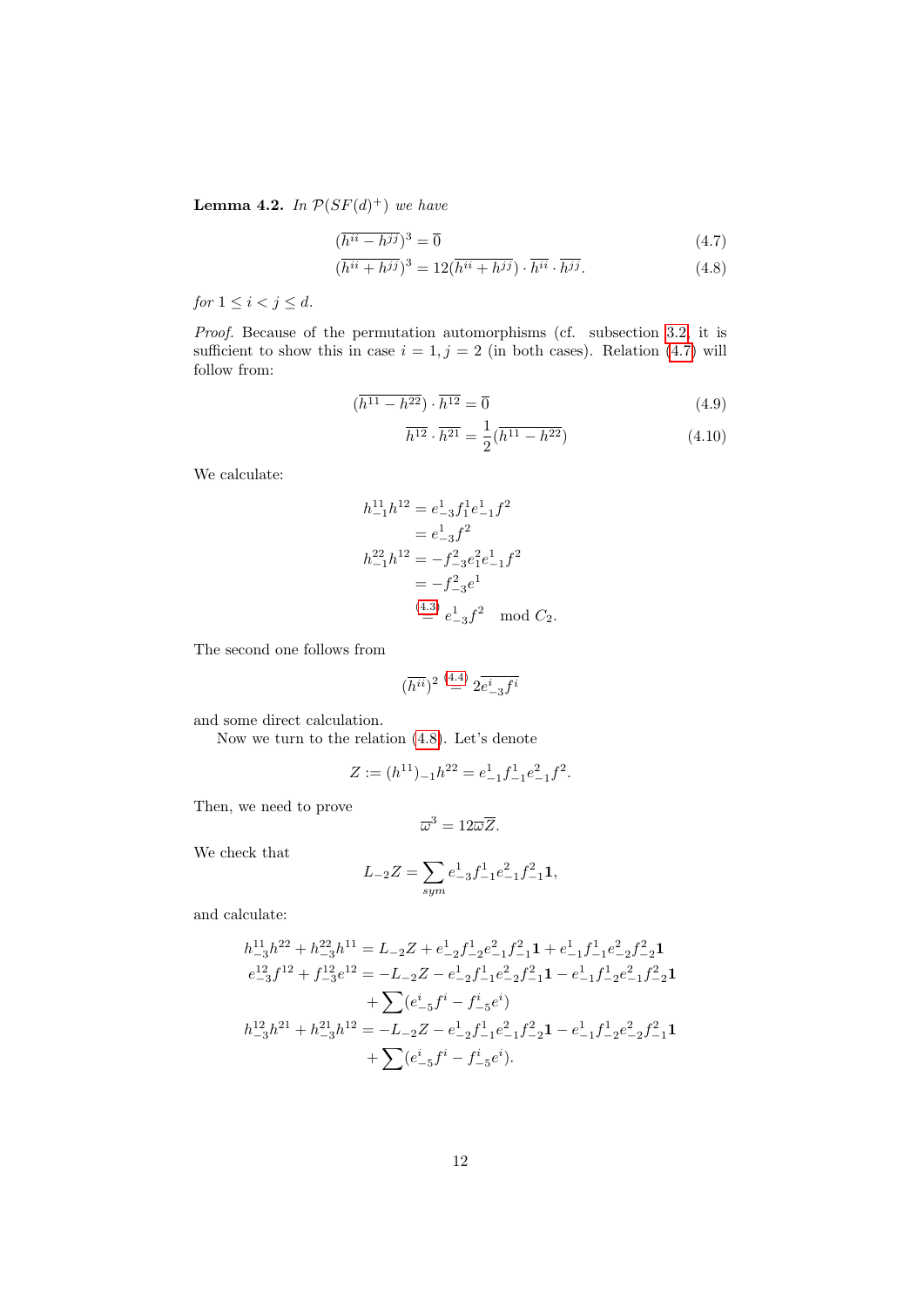If we subtract the second and third equation from the first one we see

$$
3\overline{\omega} \cdot \overline{Z} + \sum_{sym} \overline{e_{-2}^1 e_{-2}^2 f_{-1}^1 f_{-1}^2 \mathbf{1}} = 2 \sum_{i} (\overline{e_{-5}^i f_i - f_{-5}^i e_i})
$$

Because of

$$
L_{-1}^2Z=2L_{-2}Z+2\sum_{sym}e_{-2}^1e_{-2}^2f_{-1}^1f_{-1}^2{\bf 1},
$$

we can simplify to

$$
\overline{\omega} \cdot \overline{Z} = \sum \left( \overline{e^i_{-5} f^i - f^i_{-5} e^i} \right) \stackrel{(4.3)}{=} 2 \sum \left( \overline{e^i_{-5} f^i} \right).
$$

Using the relation [\(4.4\)](#page-10-4) we have:

$$
\overline{\omega}\overline{Z} = \frac{1}{9}(\overline{h^{11}}^3 + \overline{h^{22}}^3).
$$

To conclude:

$$
\overline{\omega}^3 = \overline{h^{11}}^3 + 3\overline{h^{11}}^2 \overline{h^{22}} + 3\overline{h^{11}} \overline{h^{22}}^2 + \overline{h^{22}}^3
$$

$$
= \overline{h^{11}}^3 + 3\overline{\omega}\overline{Z} + \overline{h^{22}}^3
$$

$$
= 12\overline{\omega}\overline{Z}.
$$

 $\Box$ 

<span id="page-12-1"></span>**Corollary 4.3.** In  $\mathcal{P}(SF(d)^+)$  for  $1 \leq i, j \leq d$  we have

$$
(\overline{h^{ii}})^4 = (\overline{h^{jj}})^4,
$$

which is equivalent to

$$
\overline{e^i_{-7}f^i}=\overline{e^j_{-7}f^j}.
$$

*Proof.* Equivalence follows from the formula [\(4.4\)](#page-10-4). Let's put  $z_i := h^{ii}$ . In that notation, previous two Lemmas say:

$$
p(z_i, z_j) := (z_i - z_j)^3 = \overline{0}
$$
  
 
$$
q(z_i, z_j) := (z_i + z_j)^3 - 12(z_i + z_j)z_i z_j = \overline{0}.
$$

Now, notice that we have:

$$
z_i^4 - z_j^4 = \frac{1}{4}(5(z_i + z_j)p(z_i, z_j) + (z_j - z_i)q(z_i, z_j)).
$$

 $\Box$ 

### <span id="page-12-0"></span>4.2 Monomials of length 2

The goal of this subsection is to prove the following: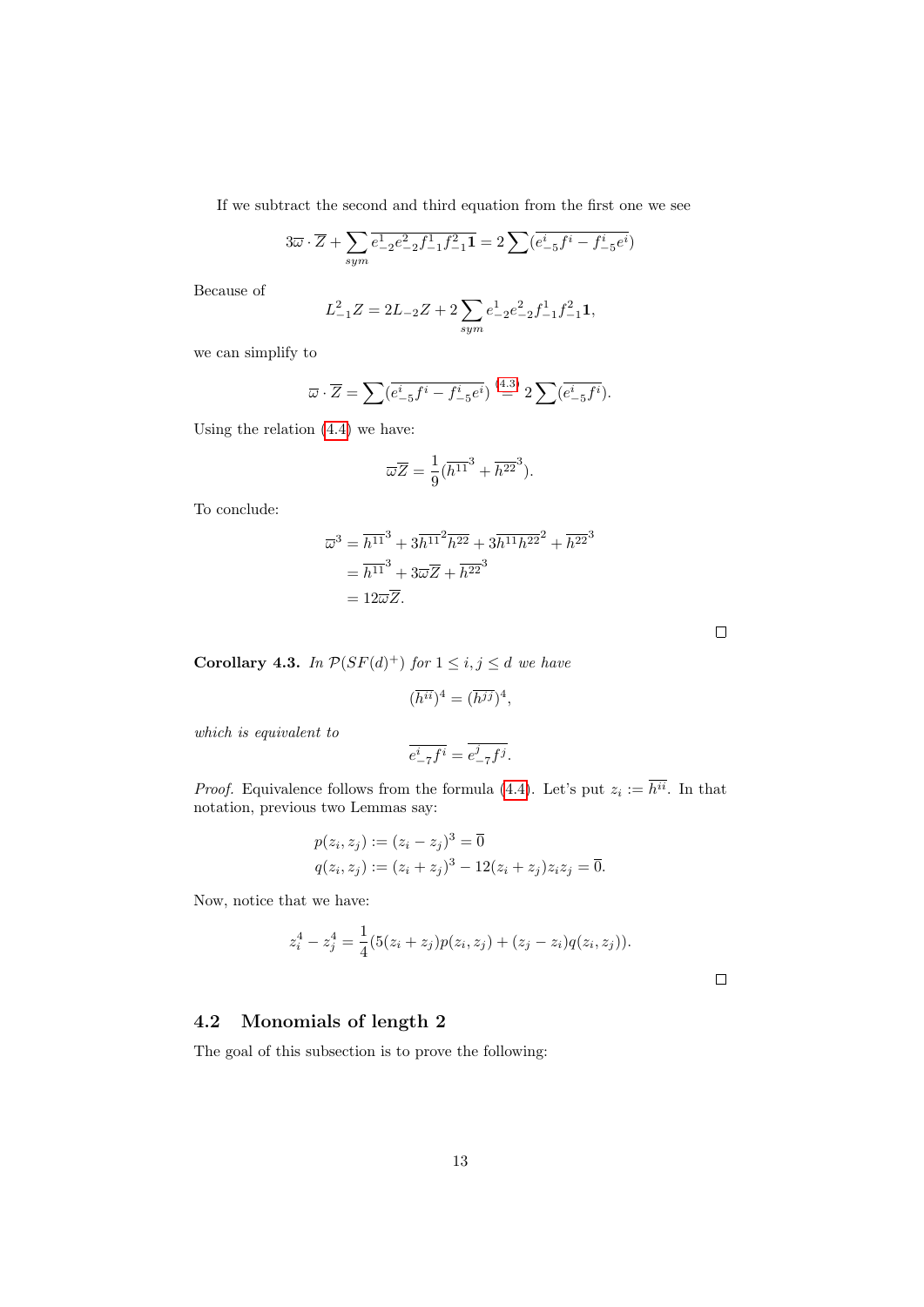<span id="page-13-1"></span>**Proposition 4.4.** All monomials of length 2 in  $SF(d)^+$  can be written (modulo  $C_2$ ) as a linear combination of the following vectors:

$$
\begin{aligned} & x^i_{-1}x^j, & 1 \leq i < j \leq 2d \\ & x^i_{-2}x^j, & 1 \leq i \leq j \leq 2d \\ & x^i_{-3}x^j, & 1 \leq i < j \leq 2d \\ & x^i_{-4}x^j, & 1 \leq i \leq j \leq 2d \\ & x^i_{-5}x^j, & 1 \leq i < j \leq 2d \\ & e^1_{-7}f^1. \end{aligned}
$$

Notice that the first row lies in  $B_d^1$  and that other rows lie in  $B_d^2$ . As we already noticed in the subsection [4.1,](#page-10-1) relations [\(4.2\)](#page-10-5) and [\(4.3\)](#page-10-3) imply that every monomial of length 2 in  $SF(d)^+$  can be written (modulo  $C_2$ ) as a linear combination of vectors

$$
\begin{split} &x^i_{-n}x^j, \, \text{where} \,\, n \in \mathbb{Z}_{>0} \,\, \text{is odd and} \,\, 1 \leq i < j \leq 2d, \\ &x^i_{-n}x^j, \, \text{where} \,\, n \in \mathbb{Z}_{>0} \,\, \text{is even and} \,\, 1 \leq i \leq j \leq 2d. \end{split}
$$

We need to remove the monomials with higher  $n$  from the list.

**Lemma 4.5.** For  $1 \leq i \leq d$  we have:

$$
e^i_{-k}e^i \equiv 0 \mod C_2, \text{ for } k \ge 6
$$
  

$$
e^i_{-k}f^i \equiv 0 \mod C_2, \text{ for } k = 6 \text{ or } k \ge 8.
$$

Proof. First, using the relation [\(4.2\)](#page-10-5) we get:

$$
h_{-1}^{ii}(e_{-k}^i e^i) = ke_{-k-2}^i e^i + e_{-k}^i e_{-3}^i \mathbf{1}
$$
  
\n
$$
\equiv \left(k + \binom{k+1}{2}\right) e_{-k-2}^i e^i \mod C_2
$$
  
\n
$$
h_{-1}^{ii}(e_{-k}^i f^i) = ke_{-k-2}^i f^i + e_{-k}^i f_{-3}^i \mathbf{1}
$$
  
\n
$$
\equiv \left(k + \binom{k+1}{2}\right) e_{-k-2}^i f^i \mod C_2
$$

It follows that

$$
e^i_{-k}e^i \in C_2 \implies e^i_{-k-2}e^i \in C_2 \tag{4.11}
$$

$$
e_{-k}^i f^i \in C_2 \implies e_{-k-2}^i f^i \in C_2 \tag{4.12}
$$

<span id="page-13-0"></span> $\Box$ 

From relation [\(4.3\)](#page-10-3) we know that  $e_{-2k-1}^i e^i \in C_2, k \ge 0$ , and we have a relation [\(4.5\)](#page-10-6) which says that  $e_{-6}^i e^i \in C_2$ . From [\(4.11\)](#page-13-0) it follows that  $e_{-k}^i e^i \in C_2$ , for  $k \geq 6$ .

We can use  $V_i \in \mathfrak{sp}(2d)$  to get

$$
C_2 \ni V_i(e^i_{-6}e^i) = f^i_{-6}e^i + e^i_{-6}f^i
$$
  
\n
$$
\stackrel{(4.3)}{\equiv} 2e^i_{-6}f^i \mod C_2,
$$

and then proceed in similar fashion (together with the relation [\(4.6\)](#page-10-7)).

Using  $\mathfrak{sp}(2d)$  on the relations from the previous Lemma gives us everything but the last row in Proposition [4.4.](#page-13-1) For the last row, we use the Corollary [4.3.](#page-12-1)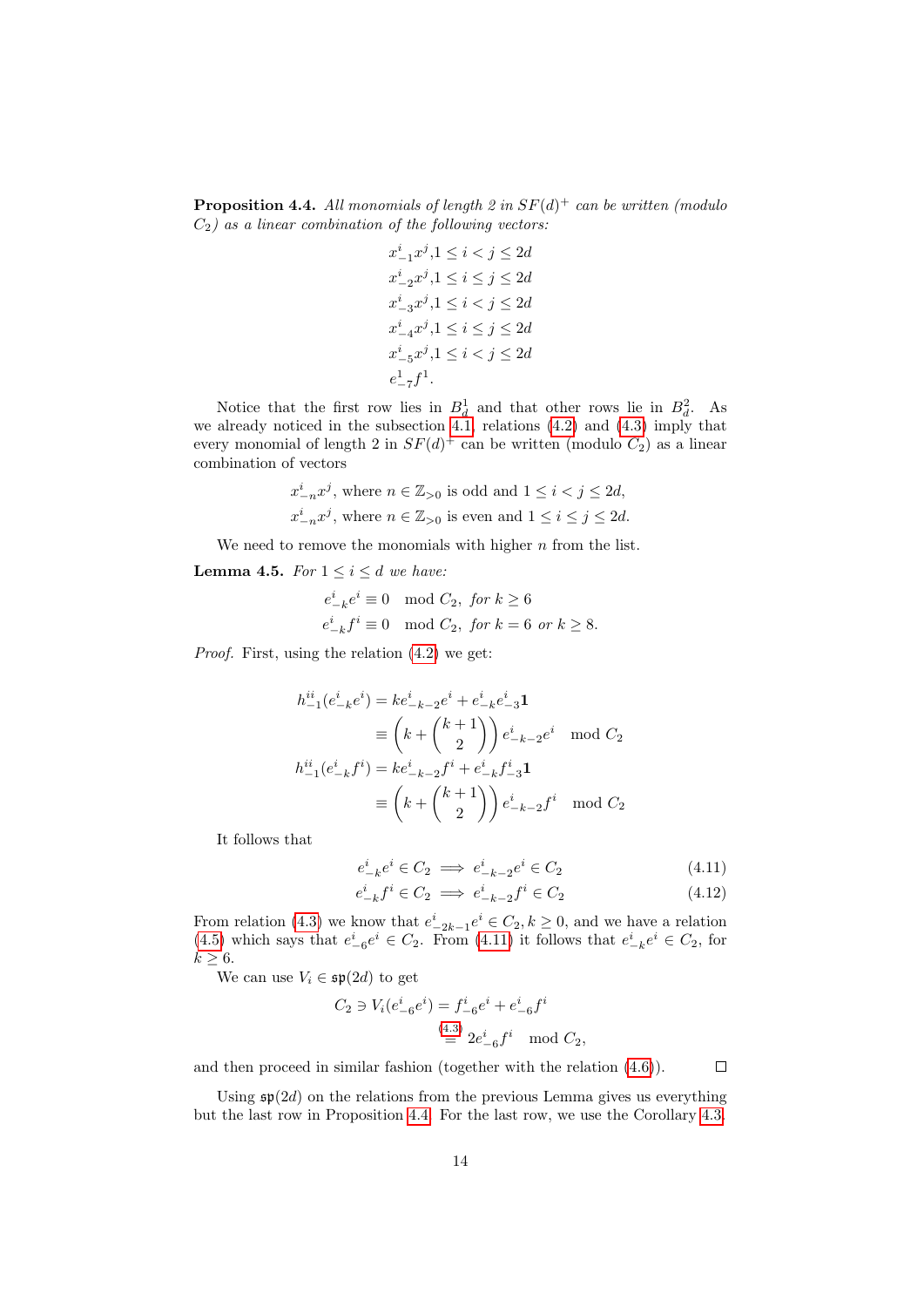### <span id="page-14-0"></span>4.3 Monomials of length greater than 2

Following [\[Abe07\]](#page-22-0), we define  $\mathcal{L}^0 SF(d) = \mathbb{C}1$ , and for  $r \in \mathbb{Z}_{>0}$ 

$$
\mathcal{L}^r SF(d) = \text{span}_{\mathbb{C}} \{ x_{-n_1}^{i_1} \dots x_{-n_s}^{i_s} \mathbf{1} : 1 \le i_j \le 2d, n_j \in \mathbb{Z}_{>0}, s \le r \}.
$$

We also put  $\mathcal{L}^r SF(d)^+ = \mathcal{L}^r SF(d) \cap SF(d)^+$ . In this section, we will only use  $\mathcal{L}^r SF(d)^+$ , so we will write  $\mathcal{L}^{r+} := \mathcal{L}^r SF(d)^+$  for simplicity.

We can generalize Abe's definition [\(4.1\)](#page-10-8) to

$$
B_{m_1,\dots,m_k}(a^1,\dots,a^k) := \frac{(m_1-1)!(m_2-1)!\dots(m_k-1)!}{(\sum m_i-1)!}a^1_{-m_1}a^2_{-m_2}\dots a^k_{-m_k}.
$$
\n(4.13)

Similar to  $k = 2$  case, we have

$$
L_{-1}B_{m_1,\dots,m_k}(a_1,\dots,a_k) = (\sum_{i=1}^k m_i) \cdot \sum_{i=1}^k B_{m_1,\dots,m_i+1,\dots,m_k}(a_1,\dots,a_k) \in C_2
$$

Iterating this relation, we get the following Lemma:

<span id="page-14-1"></span>**Lemma 4.6.** Each element of  $SF^+(d)$  can be written (modulo  $C_2$ ) as a linear combination of monomials of the form

 $x_{-n_1}^{i_1} \dots x_{-n_{2k}}^{i_{2k}} 1, k \ge 0, n_j > 0, 1 \le i_j \le 2d,$ 

where at least one of  $n_i$  equals 1.

We can improve on this Lemma:

<span id="page-14-3"></span>**Lemma 4.7.** Each element of  $SF^+(d)$  can be written (modulo  $C_2$ ) as a linear combination of monomials of the form

<span id="page-14-2"></span>
$$
x_{-n}^{i_1} x_{-1}^{i_2} \dots x_{-1}^{i_{2k}} \mathbf{1}, k \ge 0, n > 0, 1 \le i_j \le 2d \tag{4.14}
$$

.

*Proof.* We use the induction on the monomial length  $2k$ . For  $k = 0$  the result is obvious, and for  $k = 1$  it follows from the Proposition [4.4.](#page-13-1) Let  $k \geq 2$ : Because of the Lemma [4.6](#page-14-1) it is enough to consider the monomials of the form

$$
a = x_{-n_1}^{i_1} \dots x_{-n_{2k-1}}^{i_{2k-1}} x_{-n_{2k}}
$$

We calculate, using the associativity formula (see [\[LL04\]](#page-24-7)):

$$
(x_{-n_{2k-1}}^{i_{2k-1}} x^{i_{2k}})_{-1} (x_{-n_1}^{i_1} \dots x_{-n_{2k-2}}^{i_{2k-2}} \mathbf{1})
$$
\n
$$
= \sum_{j\geq 0} (-1)^j {\binom{-n_{2k-1}}{j}} \left( x_{-n_{2k-1}-j}^{i_{2k-1}} x_{-1+j}^{i_{2k}} + (-1)^{-n_{2k-1}} x_{-n_{2k-1}-1-j}^{i_{2k}} x_j^{i_{2k-1}} \right) (x_{-n_1}^{i_1} \dots x_{-n_{2k-2}}^{i_{2k-2}} \mathbf{1})
$$
\n
$$
= x_{-n_{2k-1}}^{i_{2k-1}} x_{-1}^{i_{2k}} x_{-n_1}^{i_1} \dots x_{-n_{2k-2}}^{i_{2k-2}} \mathbf{1} + u, u \in \mathcal{L}^{(2k-2)+}
$$
\n
$$
= a + u, u \in \mathcal{L}^{(2k-2)+}.
$$

Now, we can use the inductive hypothesis on  $(x_{-n_1}^{i_1} \ldots x_{-n_{2k-2}}^{i_{2k-2}})$  and the fact that  $(-1)$ -multiplication preserves the  $C_2$  space to conclude that we can restrict ourselves to the monomials of the form

$$
b = x_{-n_1}^{i_1} x_{-n_2}^{i_2} x_{-1}^{i_3} x_{-1}^{i_4} \dots x_{-1}^{i_{2k-1}} x_{-1}^{i_{2k}}.
$$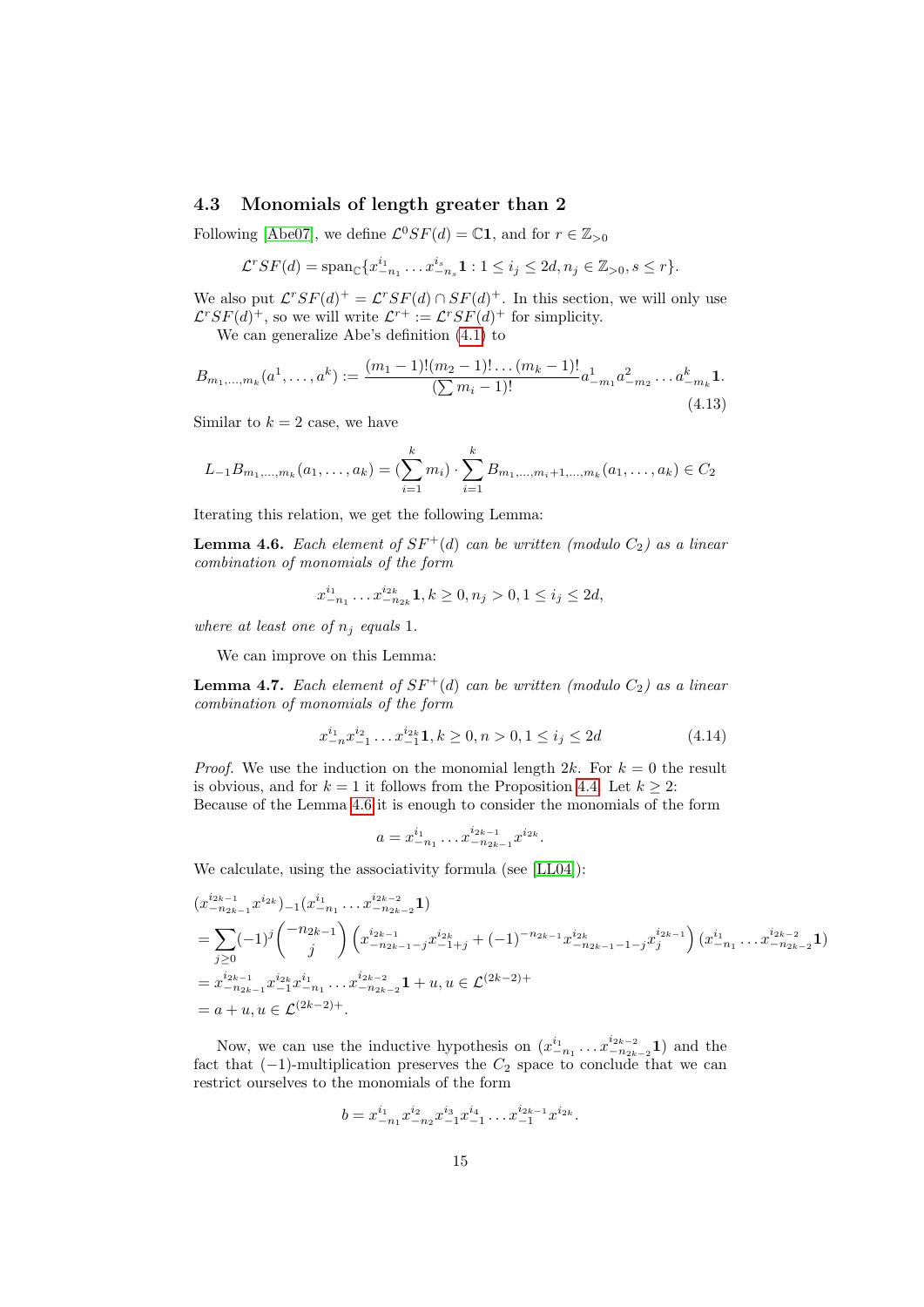We can use a similar trick to write

$$
b = (x_{-1}^{i_{2k-1}} x^{i_{2k}})_{-1} (x_{-n_1}^{i_1} x_{-n_2}^{i_2} x_{-1}^{i_3} \dots x^{i_{2k-2}}) + u, u \in \mathcal{L}^{(2k-2)+}
$$

and use the inductive hypothesis on  $(x_{-n_1}^{i_1} x_{-n_2}^{i_2} x_{-1}^{i_3} \dots x_{-n}^{i_{2k-2}})$ , proving our result.  $\Box$ 

Next step is to check that the monomials of the form [\(4.14\)](#page-14-2) reside in span<sub> $\subset B_d$ +</sub>  $C_2$ . We will first have to prove this for monomials of length 4 and then proceed with an inductive argument.

<span id="page-15-1"></span>**Lemma 4.8** (Technical Lemma). Monomials of length 4 are in span<sub>C</sub>  $B_d + C_2$ .

Proof. See subsection [4.4.](#page-15-0)

Now, we can finish the proof of Theorem [4.1.](#page-10-2)

**Proposition 4.9.** All monomials in  $SF(d)^+$  of length greater or equal to 4 lie in

$$
\operatorname{span}_{\mathbb{C}} B_d + C_2.
$$

Proof. We prove this Proposition by the induction on the length of monomials. The base case (monomials of length 4) is proven in previous Lemmas. Now, assume that all monomials of length less than  $2k$  lie in span<sub>C</sub>  $B_d + C_2$ . Because of the Lemma [4.7](#page-14-3) we can reduce to monomials of the form

$$
x_{-n}^{i_1} x_{-1}^{i_2} \dots x_{-1}^{i_{2k}} \mathbf{1}, n > 0, 1 \le i_j \le 2d.
$$

We can write

$$
x^{i_1}_{-n}x^{i_2}_{-1}\ldots x^{i_{2k}}_{-1}{\bf 1}=(x^{i_{2k-1}}_{-1}x^{i_{2k}})_{-1}(x^{i_1}_{-n}x^{i_2}_{-1}\ldots x^{i_{2k-2}}_{-1}{\bf 1})+u,u\in\mathcal L^{(2k-2)+}.
$$

By the inductive hypothesis,

$$
x = x_{-n}^{i_1} x_{-1}^{i_2} \dots x_{-1}^{i_{2k-2}} \mathbf{1} \in \text{span}_{\mathbb{C}} B_d + C_2.
$$

This means that we can write  $x \pmod{C_2}$  as a linear combination of monomials from  $B_d$  of length less than  $2k$ . Let  $m_1 \in B_d^1$  of length  $\langle 2k \rangle$ . Then,  $(x_{-1}^{i_{2k-1}}x^{i_{2k}})_{-1}m_1$  will be a linear combination of a monomial from  $B_d^1$  of length  $2k$  and some monomials of length  $\langle 2k \rangle$ .

Let  $m_2 \in B_d^2$ . Then  $(x_{-1}^{i_{2k-1}} x^{i_{2k}})_{-1} m_2$  will be a linear combination of monomials of length  $\leq 4$ , and that case is already covered.  $\Box$ 

### <span id="page-15-0"></span>4.4 Proof of the Technical Lemma

In this section we prove the Technical Lemma [4.8,](#page-15-1) that is, all monomials of length 4 lie in span<sub>C</sub>  $B_d + C_2$ .

Recall the automorphisms  $\tau_i$  and the permutation automorphisms from subsection [3.2.](#page-6-0) If we take a monomial of the form [\(4.14\)](#page-14-2) of length 4, we can use them to write it as  $e_{-n}^1 x_{-1}^{i_1} x_{-1}^{i_2} x_i^{i_3}$ . We split this problem into several cases, depending on how many of  $i_1, i_2, i_3$  equal 1. We immediately see that we can't have a non-zero monomial where  $i_1 = i_2 = i_3 = 1$ . So, we start with:

 $\Box$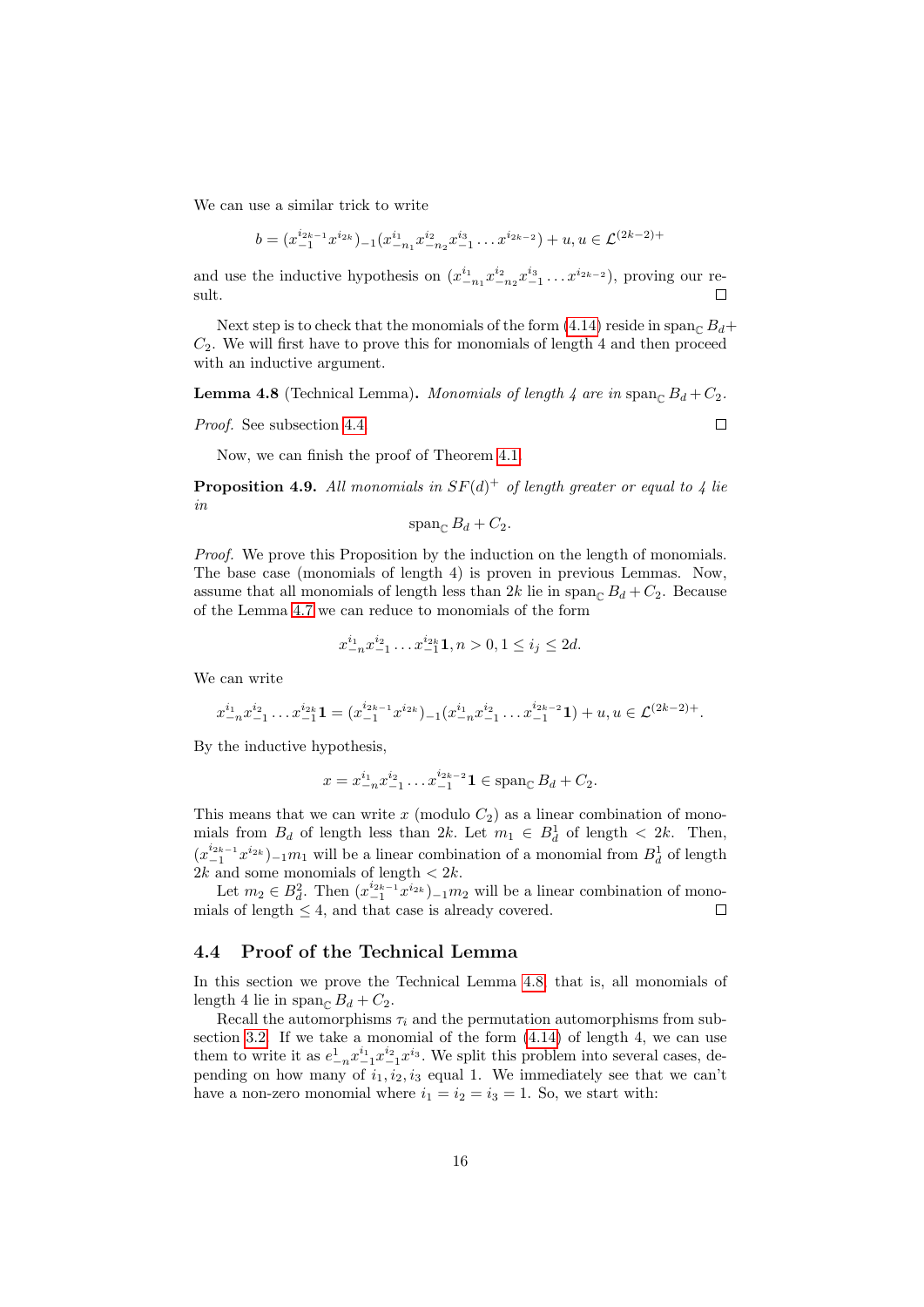### Case 1: Exactly two of  $i_1, i_2, i_3$  equal 1

In this case, without loss of generality, we can take that monomial is of the form  $e_{-n}^1 e_{-1}^1 f_{-1}^1 x^{i_3}$ , where  $i_3 \neq 1$ . Using the automorphisms, it is enough to consider the monomial  $e_{-n}^1 e_{-1}^1 f_{-1}^1 e_1^2$ . Notice that

$$
\begin{aligned} e^{12}_{-2}h^{11} &= e^1_{-2}e^2_{-1}e^1_{-1}f^1+u, u\in \mathcal{L}^{2+}\\ e^{12}_{-3}h^{11} &= (e^1_{-3}e^2_{-1}+e^1_{-2}e^2_{-2})e^1_{-1}f^1+v, v\in \mathcal{L}^{2+} \end{aligned}
$$

The first row shows that  $e_{-2}^1e_{-1}^1f_{-1}^1e^2 \in C_2 + L^{2+}$ , and we know that  $\mathcal{L}^{2+} \subseteq$ span<sub>C</sub>  $B_d + C_2$  by Proposition [4.4.](#page-13-1) Because of

$$
h_0^{22}e_{-2}^1e_{-1}^2e_{-1}^1f^1 = e_{-2}^1e_{-2}^2e_{-1}^1f^1
$$

we can conclude from the second row that  $e_{-3}^1e_{-1}^2e_{-1}^1f_1^1 \in \text{span}_{\mathbb{C}} B_d + C_2$ . It is easy to see we can continue using this trick for higher  $n$ .

### Case 2: Exactly one of  $i_1, i_2, i_3$  equals 1

Without loss of generality, we can take the monomial of the form  $e_{-n}^1e_{-1}^1x_{-1}^{i_2}x^{i_3}$ or  $e_{-n}^1 f_{-1}^1 x_{-1}^{i_2} x^{i_3}$  for  $i_2, i_3 \neq 1$ . There is also a question of whether or not  $i_2$ equals  $i_3$ . Using automorphisms, we can reduce to these four subcases:

## $\textbf{Subcase 2.1: } e_{-n}^1 e_{-1}^2 e_{-1}^2 e^3$

We use a similar idea as in Case 1:

$$
\begin{aligned} e^{13}_{-2}e^{12} &= e^1_{-2}e^3_{-1}e^1_{-1}e^2_{-1}\\ e^{13}_{-3}e^{12} &= (e^1_{-3}e^3_{-1}+e^1_{-2}e^3_{-2})e^1_{-1}e^2_{-1}. \end{aligned}
$$

The first row shows that  $e^1_{-2}e^2_{-1}e^1_{-1}e^2_{-1} \in C_2$ , and because of

<span id="page-16-0"></span>
$$
h_0^{33}e_{-2}^1e_{-1}^3e_{-1}^2e_{-1}^2=e_{-2}^1e_{-2}^3e_{-1}^1e_{-1}^2\in C_2
$$

the second row shows that  $e_{-3}^1e_{-1}^2e_{-1}^2 \in C_2$ . We can continue using the same trick for higher  $n$ .

 $\textbf{Subcase 2.2: } e^1_{-n} f^1_{-1} e^2_{-1} e^3$ Looking at  $e_{-2}^{23}(e_{-1}^1 f_1), e_{-2}^{12}(e_{-1}^3 f_1), e_{-2}^{13}(e_1^2 f_1)$  we can conclude that

$$
e_{-2}^{1}f_{-1}^{1}e_{-1}^{2}e_{-1}^{3}e_{-1}^{1}f_{-1}^{1}e_{-2}^{2}e_{-1}^{3} \in C_2 + \mathcal{L}^{2+} \subseteq C_2 + \operatorname{span}_{\mathbb{C}} B_d.
$$
 (4.15)

Now if we calculate

$$
e^{12}_{-3}(e^{3}_{-1}f^{1}) = (e^{1}_{-1}e^{2}_{-3} + e^{1}_{-2}e^{2}_{-2} + e^{1}_{-3}e^{2}_{-1})e^{3}_{-1}f^{1} + u, u \in \mathcal{L}^{2+},
$$

and use  $h_0^{22}$  on the relation [\(4.15\)](#page-16-0), we get  $e_{-3}^1 f_{-1}^1 e_{-1}^2 e^3 \in C_2 + \text{span } B_d$ . We can use the same strategy for higher  $n$ .

 $\textbf{Subcase 2.3:} \ \ e_{-n}^{1}e_{-1}^{2}e_{-1}^{2}f^{2}$ From the proof of the Proposition [4.4](#page-13-1) we know that  $e_{-n}^1e^1 \in C_2$  for all  $n \in \mathbb{N}$ except  $n = 2, 4$ . Because of

$$
h^{22}_{-1}(e^1_{-n}e^1) = e^1_{-n}e^1_{-1}e^2_{-1}f^2
$$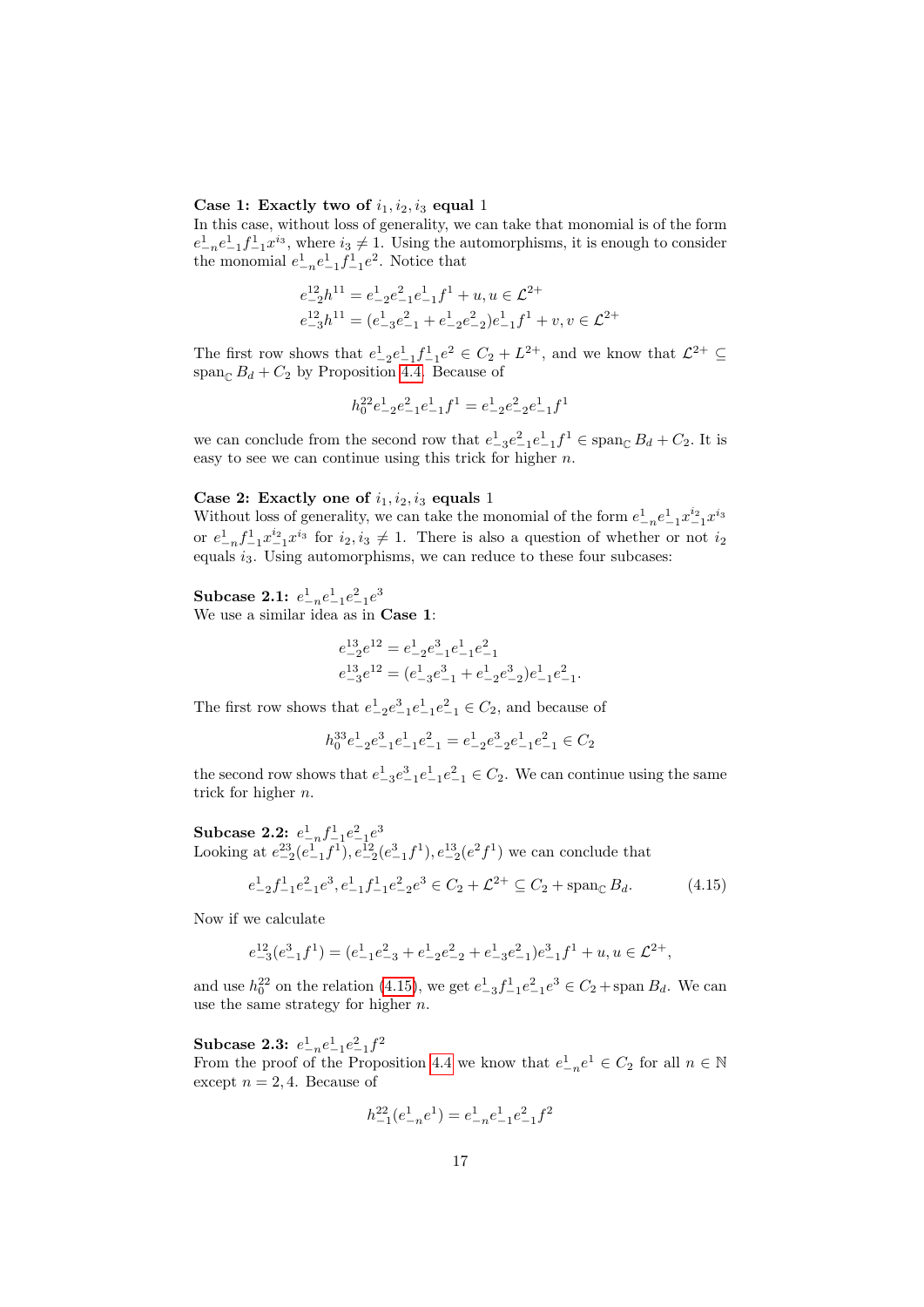we only need to check for these n. For  $n = 2$  we have

$$
e_{-2}^{12}(e_{-1}^1 f^2) = e_{-2}^1 e_{-1}^2 e_{-1}^1 f^2 + u, u \in \mathcal{L}^{2+}.
$$

For  $n = 4$  we need to calculate:

$$
\begin{aligned} H_0^{11}(e_{-2}^1e^1e^2f^2) &= 3e_{-4}^1e^1e^2f^2 + 2e_{-2}^1e_{-3}^1e^2f^2 \\ h_0^{11}(e_{-3}^1e^2f^2) &= 3e_{-4}^1e^1e^2f^2 + e_{-3}^1e_{-2}^1e^2f^2. \end{aligned}
$$

Subcase 2.4:  $e_{-n}^1 f_{-1}^1 e_{-1}^2 f^2$ From the proof of the Proposition [4.4](#page-13-1) we know that

$$
e_{-n}^1 f^1 \in C_2, \forall n \in \mathbb{N}, n \neq 1, 2, 3, 4, 5, 7.
$$

Because of  $e_{-n}^1 f_{-1}^1 e_{-1}^2 f^2 = h_{-1}^{22} (e_{-n} f^1)$  we can reduce to cases  $n = 2, 3, 4, 5, 7$ . For the  $n = 2, 4$  cases we can use the **subcase 2.3** together with the fact that for  $V_1 \in \mathfrak{sp}(2d)$ :

$$
V_1(e_{-n}^1e_{-1}^2e_{-1}^2f^2) = f_{-n}^1e_{-1}^1e_{-1}^2f^2 + e_{-n}^1f_{-1}^1e_{-1}^2f^2 \stackrel{(4.3)}{\equiv} 2e_{-n}f_{-1}^1e_{-1}^2f^2 \mod C_2
$$

For the  $n = 3, 5, 7$  we can use the relation [\(4.4\)](#page-10-4) to show that, up to scalars,  $e_{-n}^1 f_{-1}^1 e_{-1}^2 f^2$  is equivalent to  $(\overline{h^{11}})^{\frac{n+1}{2}} \cdot \overline{h^{22}}$  for odd *n*. We can use the relations  $(4.2)$  and  $(4.3)$  (similar to the proof of Corollary [4.3\)](#page-12-1) to show they are in  $C_2 +$  $\mathcal{L}^{2+}.$ 

### Case 3: None of  $i_1, i_2, i_3$  equal 1

In the case all  $i_1, i_2, i_3$  are different, by use of the automorphisms we can see that it's enough to consider the monomials  $e_{-n}^1 e_{-1}^2 e_{-1}^3 e_{-1}^4$ . If we look at  $e_{-2}^{ij} e^{kl}$ for different choices of  $i, j, k, l \in \{1, 2, 3, 4\}$ , we get  $e_{-2}^1 e_{-1}^2 e_{-1}^2 e_{-1}^4 \in C_2 SF(d)^+$ . We can proceed using the relation

$$
h_0^{11}(e_{-n}^1e_{-1}^2e_{-1}^3e_{-1}^4) = ne_{-n-1}^1e_{-1}^2e_{-1}^3e_{-1}^4.
$$

If some of  $i_1, i_2, i_3$  take the same value, we get the monomial of the form  $e_{-n}^1e_{-1}^i f_{-1}^i e^j$  or  $e_{-n}^1e_{-1}^i f_{-1}^i f^j$  for  $i \neq j$ . Now we can use the permutation automorphism which exchanges  $1$  and  $i$  to put ourselves in one of the former cases.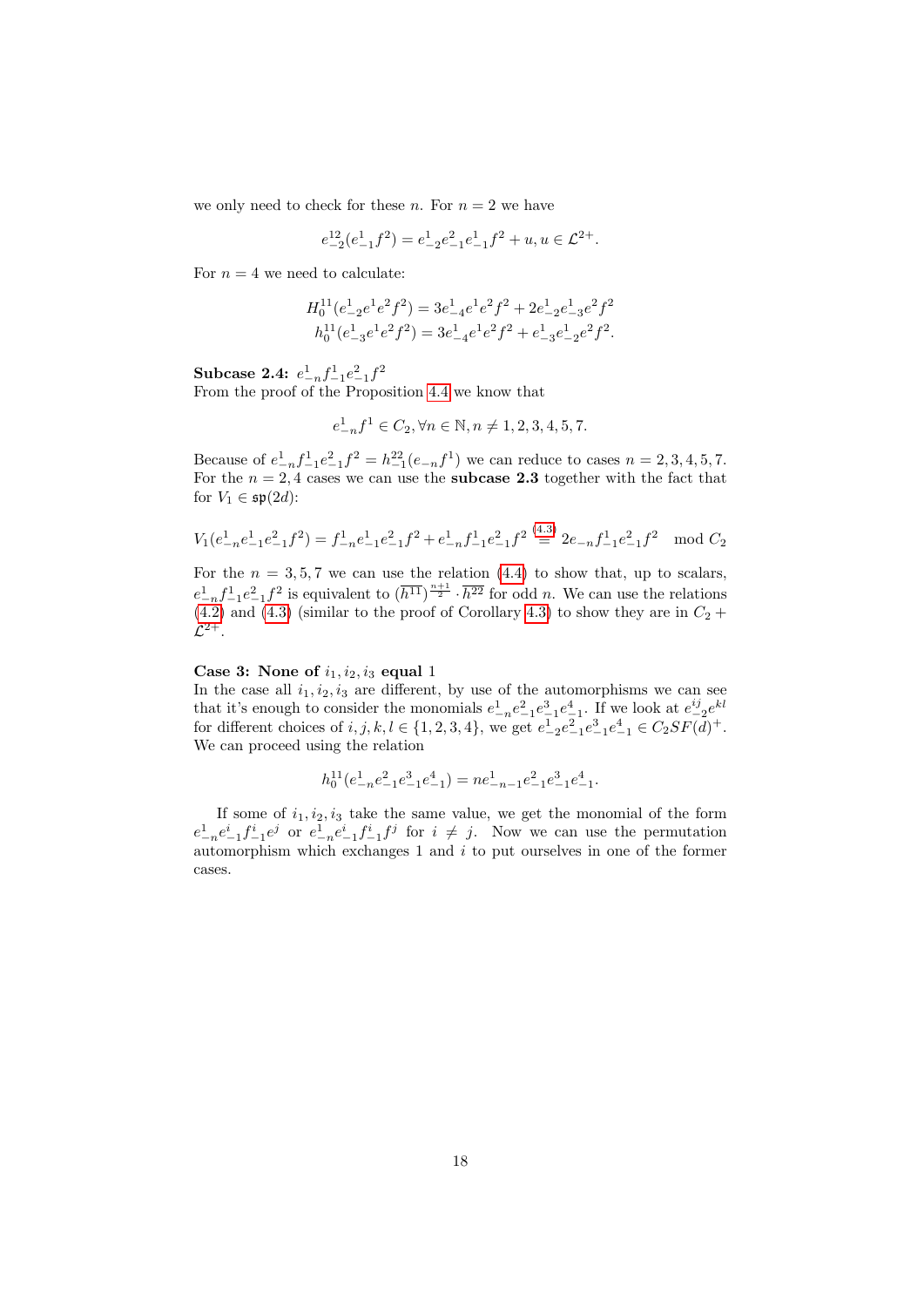### <span id="page-18-0"></span>5 Consequences

## <span id="page-18-1"></span>5.1 Dimension of the space of one-point functions on  $SF(d)^+$

Following [\[AN13\]](#page-23-0), denote by  $\mathcal{C}(V)$  a vector space of one-point functions on a VOA V. In [\[AN13\]](#page-23-0) (Theorem 6.3.2), the authors have constructed  $2^{2d-1}+3$ linearly independent pseudo-trace functions, therefore showing that

$$
\dim_{\mathbb{C}} \mathcal{C}(SF(d)^+) \ge 2^{2d-1} + 3
$$

holds for general d. (We won't give the definitions of one-point functions or pseudo-trace functions here, instead we refer the reader to [\[Miy04\]](#page-24-8) and [\[AN13\]](#page-23-0).)

They also showed that the equality holds in the case of  $d = 1$  (using Abe's calculation of Zhu's algebra of  $SF(1)^+$  from [\[Abe07\]](#page-22-0)), and conjectured it for general d. Now, because of the Theorem [1.1,](#page-1-2) we can use the same method to show that their conjecture holds. That method depends on calculating the dimension of the space of symmetric linear functions on the Zhu's algebra.

We recall the notion: let A be a finite-dimensional associative  $\mathbb{C}$ -algebra. A linear function  $\varphi : A \to \mathbb{C}$  is called a symmetric linear function if

$$
\varphi(ab) = \varphi(ba), \forall a, b \in A.
$$

Following [\[AN13\]](#page-23-0) we denote the space of those functions by  $S^A$ , and for a VOA V, we put  $S^V := S^{A(V)}$ . The main result connecting  $S^V$  to  $C(V)$  is [\[AN13,](#page-23-0) Theorem 3.3.6]:

**Theorem 5.1** ([\[AN13\]](#page-23-0)). Let V be a  $C_2$ -cofinite VOA. Suppose that any simple V-module is infinite-dimensional. Then  $\dim_{\mathbb{C}} C(V) \leq \dim_{\mathbb{C}} S^V$ .

Now, all is set for the following Proposition.

Proposition 5.2. For all natural d, we have

$$
\dim_{\mathbb{C}} \mathcal{C}(SF(d)^+) = 2^{2d-1} + 3.
$$

Proof. Using aforementioned results from [\[AN13\]](#page-23-0), it is enough to show that  $\dim_{\mathbb{C}} S^{SF(d)^+} = 2^{2d-1} + 3$ . By Theorem [1.1](#page-1-2) we know that

$$
A(SF(d)^+) \simeq \Lambda^{\text{even}}(V_{2d}) \oplus M_{2d}(\mathbb{C}) \oplus M_{2d}(\mathbb{C}) \oplus \mathbb{C}.
$$

We need to know the dimension of the space of symmetric linear functions on each summand. For the commutative algebra  $\Lambda^{\text{even}}(V_{2d})$ , each linear function is symmetric, giving us

$$
\dim_{\mathbb{C}} S^{\Lambda^{\text{even}}(V_{2d})} = \dim_{\mathbb{C}} \Lambda^{\text{even}}(V_{2d}) = 2^{2d-1}.
$$

For matrix algebras, we have

$$
\dim_{\mathbb{C}} S^{M_n(\mathbb{C})} = 1, \ \forall n \in \mathbb{N}.
$$

The result follows.

 $\Box$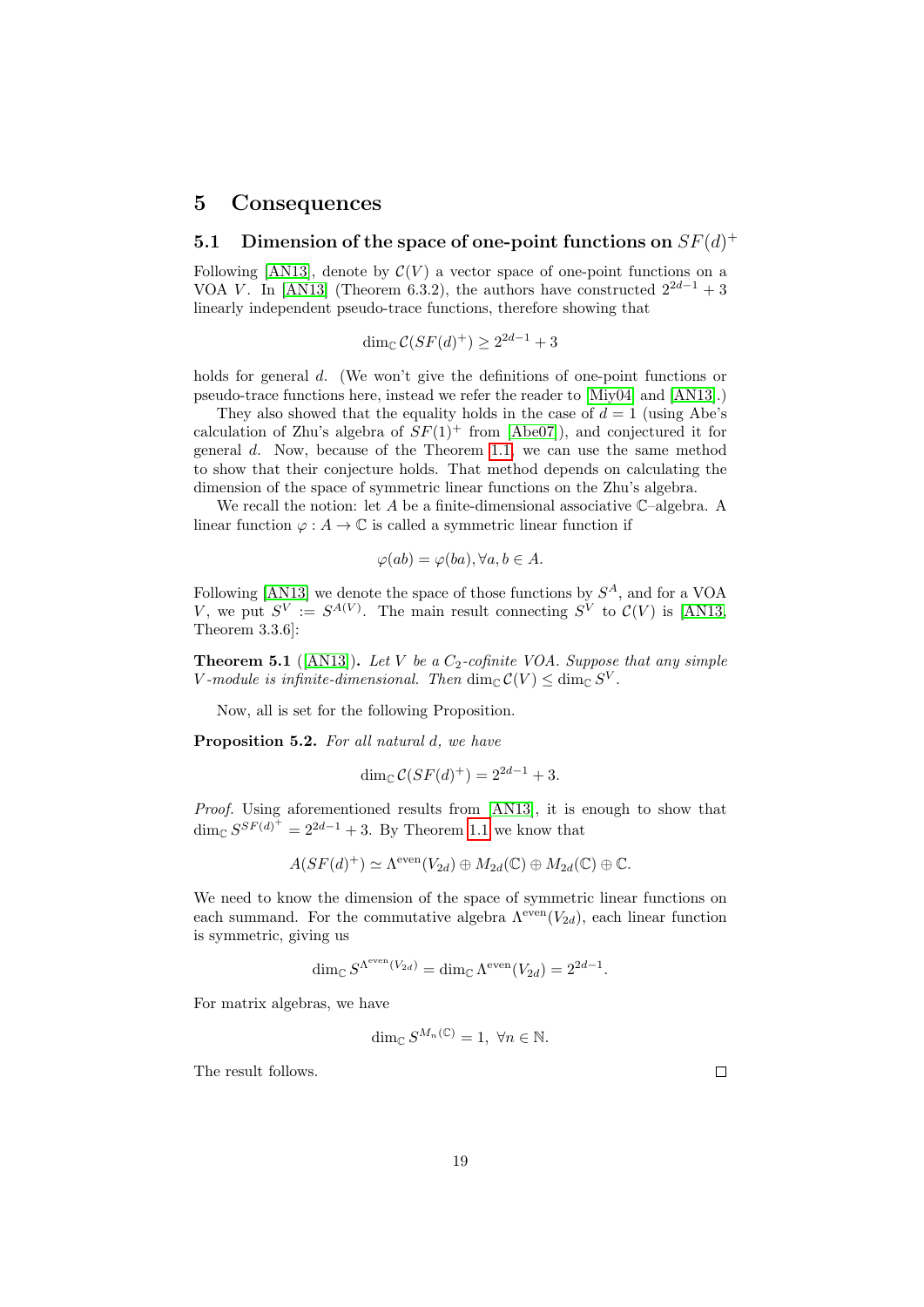## <span id="page-19-0"></span>**5.2** Further properties of  $A(SF(d)^+)$  and  $\mathcal{P}(SF(d)^+)$

First, let's record some easy consequences of the Theorem [1.1:](#page-1-2)

**Corollary 5.3.** 1. Image of  $B_d$  in  $\mathcal{P}(SF(d)^+)$  is actually a basis for  $\mathcal{P}(SF(d)^+)$ .

- 2. We have  $gr A(SF(d)^+) \simeq \mathcal{P}(SF(d)^+).$
- 3. Minimal polynomial of  $[\omega] \in A(SF(d)^+)$  is

$$
m_d(x) = x^{d+1}(x-1)\left(x + \frac{d}{8}\right)\left(x + \frac{d}{8} - \frac{1}{2}\right).
$$

4. The center of  $A(SF(d)^+)$  is isomorphic to

$$
\Lambda^{even}(V_{2d})\oplus \mathbb{C}\oplus \mathbb{C}\oplus \mathbb{C}.
$$

Proof. Part 1 follows from Theorem [4.1](#page-10-2) and the equality of dimensions of  $A(SF(d)^+)$  and  $\mathcal{P}(SF(d)^+)$ . Equality of dimensions also gives us that the epimorphism [\(2.1\)](#page-4-0) is actually an isomorphism in this case, solving part 2. Part 3 is a direct consequence of  $A(SF(d)^+) \simeq A_d$  and the discussion in the subsection [3.4.](#page-8-2) Part 4 is a direct consequence of the Theorem [1.1.](#page-1-2)  $\Box$ 

Let  $s_d$  be a degree of nilpotency of  $\overline{\omega} \in \mathcal{P}(SF(d)^+)$ . Parts 2 and 3 of the Corollary combine to give us that  $s_d \leq \deg m_d = d + 4$ . Actually, we can do better:

Proposition 5.4. We have:

$$
s_d = \begin{cases} 5, & d \le 4 \\ d+1, & d \ge 5. \end{cases}
$$

*Proof.* Notice that the element of maximal conformal weight in  $B_d$  is  $e_{-7}^1 f_1^1$  for  $d \leq 4$ , and  $e_{-1}^1 f_{-1}^1 e_{-1}^2 f_{-1}^2 \dots e_{-1}^d f^d$  for  $d \geq 5$ . Also, that maximal conformal weight is exactly  $2(s_d - 1)$ , so it follows that

$$
(\overline{\omega})^{s_d} = \overline{0}
$$

in  $\mathcal{P}(SF(d)^+)$ . It remains to show that  $(\overline{\omega})^{s_d-1}$  isn't equal to zero in  $\mathcal{P}(SF(d)^+)$ . For  $d \leq 4$ , we can check by the computer (using relations proven in the subsection [4.1\)](#page-10-1) that we have:

$$
(\overline{\omega})^4 = (\overline{h^{11}})^4 \text{ in } \mathcal{P}(SF(1)^+) \n(\overline{\omega})^4 = \frac{16}{5} (\overline{h^{11}})^4 \text{ in } \mathcal{P}(SF(2)^+) \n(\overline{\omega})^4 = \frac{37}{5} (\overline{h^{11}})^4 \text{ in } \mathcal{P}(SF(3)^+) \n(\overline{\omega})^4 = \frac{72}{5} (\overline{h^{11}})^4 + 24 \overline{e^1_{-1} f^1_{-1} \dots e^4_{-1} f^4_{-1}} \text{ in } \mathcal{P}(SF(4)^+).
$$

By relation [\(4.4\)](#page-10-4) we get that

$$
\overline{h^{11}}^4 = 360 \overline{e^1_{-7} f^1}.
$$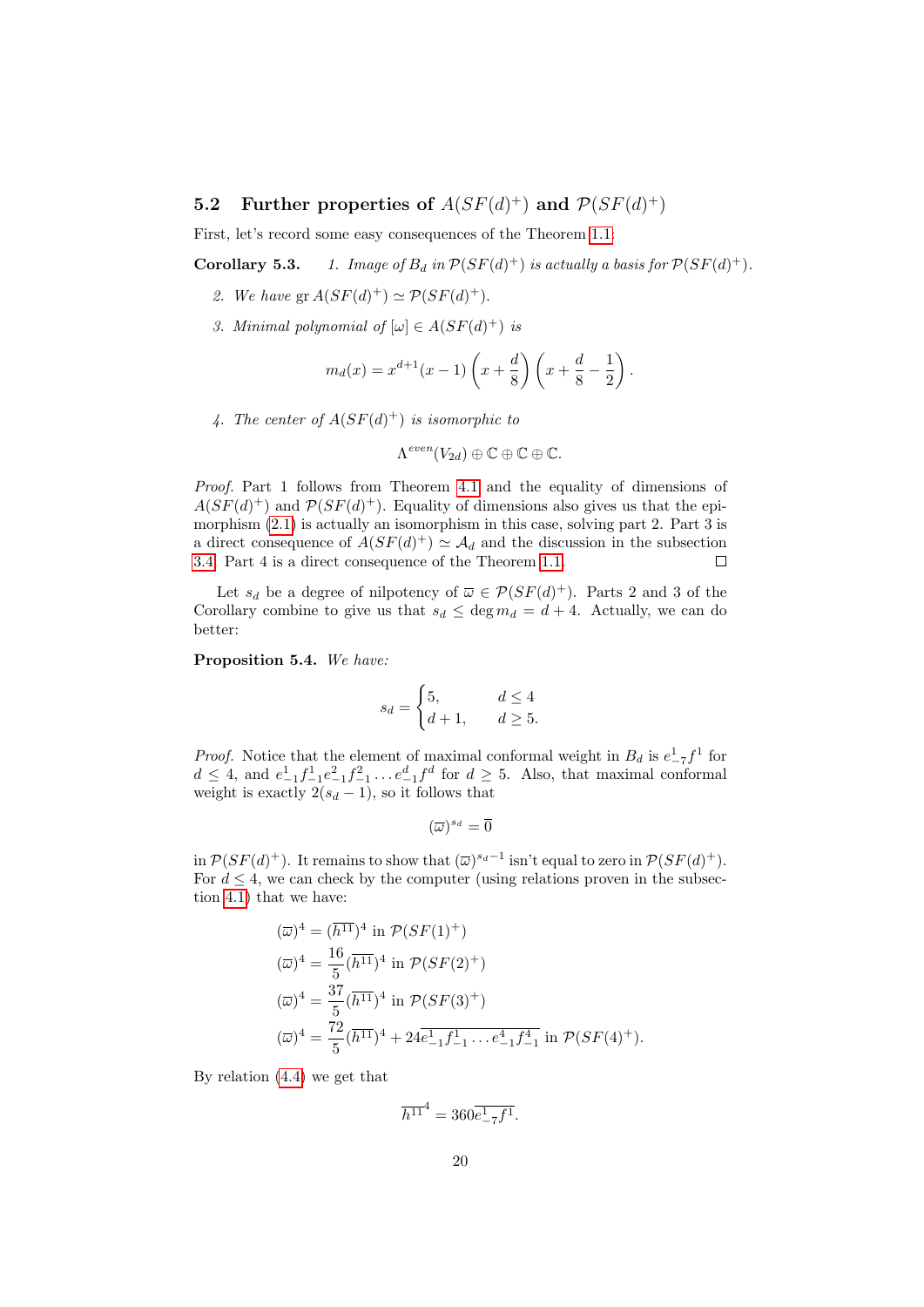Now we see that in these cases we can write  $(\overline{\omega})^4$  as a nonzero linear combination of basis elements (by the part 1 of the Corollary [5.3\)](#page-0-0).

For  $d \geq 5$ , one can show that

$$
(\overline{\omega})^d = d! \overline{e^1_{-1} f^1_{-1} \dots e^d_{-1} f^d}
$$
 in  $\mathcal{P}(SF(d)^+).$ 

The strategy is to write:

$$
(\overline{\omega})^d = \sum_{k_1+k_2+\ldots+k_m} \frac{d!}{k_1!k_2!\ldots k_m!} \prod_{i=1}^m (\overline{h^{ii}})^{k_i},
$$

and then (using relations from Lemma [4.2\)](#page-11-2) show that we have

$$
\prod_{i=1}^m (\overline{h^{ii}})^{k_i}=\overline{0}
$$

for all choices of  $k_i$  except the  $k_1 = k_2 = \ldots = k_d = 1$ .

We see that for all  $d > 1$  we have  $s_d < \deg m_d$ . We can explain this for  $d = 2$ . Take a  $\mathfrak{sp}(2d)$ -invariant element of conformal weight 4:

$$
J4 = (e1-3f1 - f1-3e1) + (e2-3f2 - f2-3e2).
$$

One can show that in  $A(SF(2)^+)$  we have

<span id="page-20-1"></span>
$$
[J^4] = -\frac{144}{5} [\omega]^5 + 24[\omega]^4 + \frac{29}{5} [\omega]^3.
$$
 (5.1)

It follows that we can write  $[\omega]$ <sup>5</sup> as a linear combination of elements of lower degree, and by part 2 of the Corollary [5.3](#page-0-0) we must have  $(\overline{\omega})^5 = \overline{0}$ .

In [\[CL17,](#page-23-3) Section 3], the authors showed that the VOA  $SF(d)^{\mathfrak{sp}(2d)}$  is a W-algebra of type  $W(2, 4, \ldots, 2d)$ , generated by a primary field of conformal weight 4. Later, it was proved in [\[KL19\]](#page-24-4) that  $SF(d)^{\mathfrak{sp}(2d)}$  is isomorphic to the simple principal W–algebra  $W_k(sp(2d), f_{prin})$  for  $k = -d - 1/2$ . Specially,  $SF(2)^{\mathfrak{sp}(4)}$  is strongly generated by  $\omega$  and  $J^4$ , and it follows that  $A(SF(2)^{\mathfrak{sp}(4)})$ is generated by  $[\omega]$  and  $[J^4]$ . We have the induced algebra homomorphism

$$
A(SF(2)^{\mathfrak{sp}(4)}) \to A(SF(2)^+),
$$

and it is easy to see that the image of this homomorphism is the invariant subalgebra  $A(SF(2)^+)^{\mathfrak{sp}(4)}$ . Equation [\(5.1\)](#page-20-1) says that  $A(SF(2)^+)^{\mathfrak{sp}(4)}$  is exactly the subalgebra of  $A(SF(2)^+)$  generated by  $[\omega]$ .

We can show that this also happens to  $\mathfrak{sp}(2d)$ -invariant elements in  $A(SF(d)^+)$ for all  $d$ .

<span id="page-20-0"></span>**Proposition 5.5.** Invariant subalgebra  $A(SF(d)^+)^{\mathfrak{sp}(2d)}$  is generated by  $[\omega]$ , and thus isomorphic to  $\mathbb{C}[x]/(m_d(x)).$ 

*Proof.* Let W be a subalgebra of  $A(SF(d)^+)$  generated by  $[\omega]$ . Because  $\omega$  is invariant under the action of  $\mathfrak{sp}(2d)$ , we have  $W \leq A(SF(d)^+)^{\mathfrak{sp}(2d)}$ . Also, because of the part 3 of Corollary [5.3,](#page-0-0) we have

$$
W \simeq \mathbb{C}[x]/(m_d(x)), \dim_{\mathbb{C}} W = d+4.
$$

 $\Box$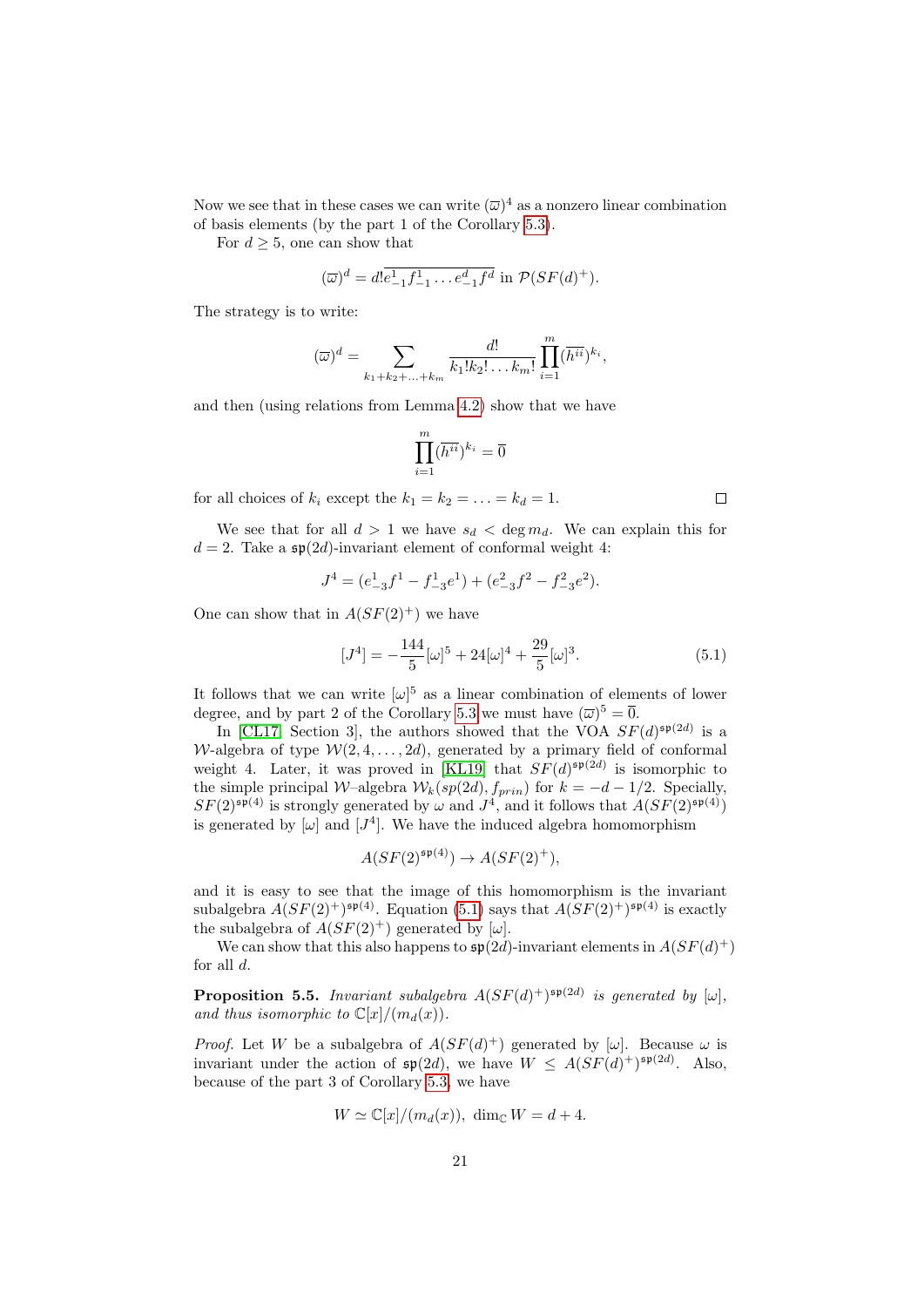We will prove that  $\dim_{\mathbb{C}} A(SF(d)^+)^{\mathfrak{sp}(2d)} = d+4$ , and the rest will follow. We can write

$$
A(SF(d)^+) = A_{-\frac{d}{8}} \oplus A_0 \oplus A_{-\frac{d}{8}+\frac{1}{2}} \oplus A_1,
$$

where

$$
A_{\lambda} = \{ x \in A(SF(d)^{+}) : ([\omega] - \lambda[1])^{N} x = 0, \text{ for N large enough } \}.
$$

Theorem [1.1](#page-1-2) says that we have

$$
A_{-\frac{d}{8}} \simeq \mathbb{C}, \ A_0 \simeq \Lambda^{\text{even}}(V_{2d}), \ A_{-\frac{d}{8}+\frac{1}{2}} \simeq A_1 \simeq M_{2d}(\mathbb{C}).
$$

We want to show that  $A_{\lambda}$  are in fact  $\mathfrak{sp}(2d)$ -submodules. By the general theory of associative algebras (for the reference, see [\[Lam01\]](#page-24-9)), there are central idempotent elements  $e_{\lambda} \in A(SF(d)^+)$  such that

$$
A_{\lambda} = A(SF(d)^+)e_{\lambda}.
$$

It is easy to see that these central idempotent elements are polynomials in  $[\omega]$ by looking at the decomposition

$$
\mathbb{C}[x]/(m_d(x)) \simeq \mathbb{C}[x]/(x^{d+1}) \oplus \mathbb{C}[x]/(x-1) \oplus \mathbb{C}[x]/(x+d/8) \oplus \mathbb{C}[x]/(x+d/8-1/2).
$$

It follows that each  $A_{\lambda}$  is a  $\mathfrak{sp}(2d)$ -submodule.

It is obvious that  $A_{-\frac{d}{8}}$  is a trivial  $\mathfrak{sp}(2d)$ -module. By looking at top components of  $SF(d)$ <sup>-</sup> and  $SF(d)$ <sup>-</sup> one can see that both  $A_1$  and  $A_{-d/8+1/2}$  have a linear basis of the form

$$
e_{\lambda} * [x], \lambda = 1, -d/8 + 1/2
$$

where x is a strong generator of  $SF(d)^+$ . It is easy to check that the linear span of large generators in  $SF(d)^+$  is a  $\mathfrak{sp}(2d)$ -submodule isomorphic to  $Sym^2(V_{2d})$ , and that the linear span of small generators is a  $\mathfrak{sp}(2d)$ -submodule isomorphic to  $\Lambda^2(V_{2d})$ . Now, by [\[FH91\]](#page-23-14) we have that  $Sym^2(V_{2d})$  is an irreducible  $\mathfrak{sp}(2d)$ module, and that  $\Lambda^2(V_{2d})$  decomposes as

$$
\Lambda^2(V_{2d})\simeq U\oplus\mathbb{C},
$$

where U is an irreducible  $\mathfrak{sp}(2d)$ -module (the trivial part corresponds to  $\mathbb{C}\omega$ ). Now, we have that

$$
\dim_{\mathbb C} A_1^{\mathfrak{sp}(2d)} = \dim_{\mathbb C} A_{-d/8+1/2}^{\mathfrak{sp}(2d)} = 1.
$$

For  $A_0$ , it is easy to see that it has a linear basis of the form

$$
e_0 * [x], x \in B_d^1,
$$

and that we have

$$
A_0 \simeq \bigoplus_{k=0}^d \Lambda^{2k}(V_{2d}).
$$

Next we use a Theorem in [\[Pro07,](#page-24-10) Chapter 11.6.7] which says that for  $0 \leq 2k \leq d$ we have k

$$
\Lambda^{2k}(V_{2d}) \simeq \bigoplus_{i=0}^{\kappa} V_{2d}^{(i)}.
$$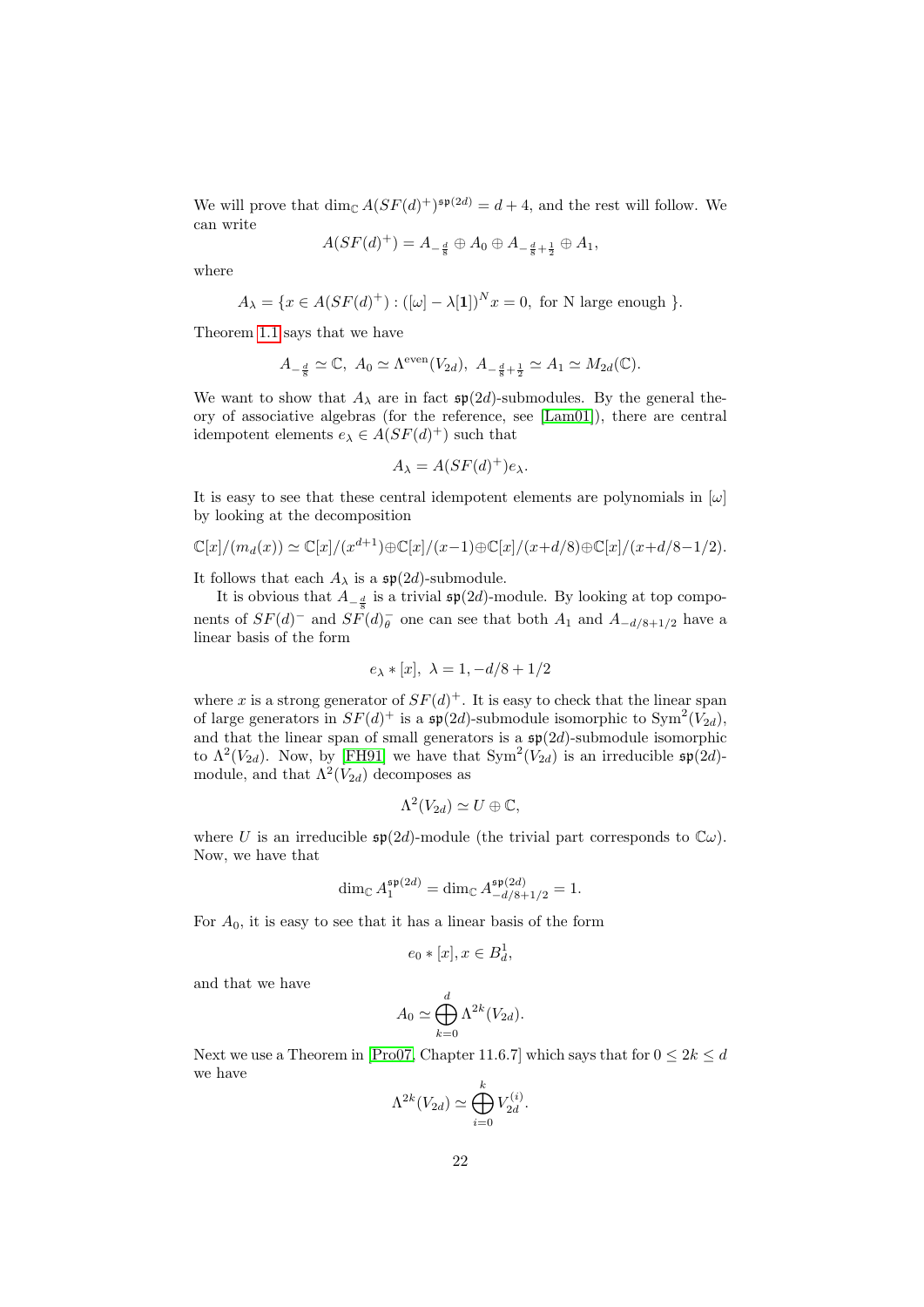(where by  $V_{2d}^{(0)}$  we denote the trivial representation, and by  $V_{2d}^{(i)}$  $\chi_{2d}^{(i)}$  the *i*-th fundamental representation). It is a well-known fact that for  $d < 2k \le 2d$  we have

$$
\Lambda^{2k} V_d \simeq \Lambda^{2d-2k} V_d.
$$

To conclude, for  $0 \leq 2k \leq 2d$  we have

$$
\dim_{\mathbb{C}}(\Lambda^{2k}V_d^{\mathfrak{sp}(2d)}) = 1,
$$

which implies

$$
\dim_{\mathbb{C}}(A_0^{\mathfrak{sp}(2d)}) = d + 1.
$$

Summing up, we get

$$
\dim_{\mathbb{C}}((A(SF(d)^+)^{\mathfrak{sp}(2d)}) = d+4.
$$

 $\Box$ 

**Remark 5.6.** Note that for  $d > 1$ , the invariant subalgebra  $(A(SF(d)^+)^{\mathfrak{sp}(2d)}$  is a proper subalgebra of the center of  $A(SF(d)^+)$ . In the case of the triplet vertex algebra  $W(p)$  (recall that  $SF(1)^{+} = W(2)$ ), the center of  $A(W(p))$  coincides with the invariant subalgebra  $(A(\mathcal{W}(p)))^{s(2)}$  (cf. [\[AM08\]](#page-23-5), [\[AM11\]](#page-23-7)). In our opinion, the reason for this difference is in the fact that  $SF(d)^+$  for  $d > 1$  contains a large number of generators of conformal weight 2 which can contribute to the center of  $(A(SF(d)^+))$ , while weight two space of  $\mathcal{W}(p)$  is 1-dimensional.

In the case of higher rank triplet vertex algebra  $W(p)_{\mathcal{O}}$  we expect that center of  $A(\mathcal{W}(p)_{Q})$  conicides with invariants  $A(\mathcal{W}(p)_{Q})^{\mathfrak{g}}$ , where  $\mathfrak g$  is the simple Lie algebra having root system Q.

## Acknowledgment

The results of this paper were reported by  $A.\check{C}$  at the conference Representation Theory XVI, Dubrovnik, June 23-29.2019.

The authors are partially supported by the QuantiXLie Centre of Excellence, a project cofinanced by the Croatian Government and European Union through the European Regional Development Fund - the Competitiveness and Cohesion Operational Programme (KK.01.1.1.01.0004).

## References

- <span id="page-22-0"></span>[Abe07] Toshiyuki Abe. A  $\mathbb{Z}_2$ -orbifold model of the symplectic fermionic vertex operator superalgebra. Math. Z., 255(4):755–792, 2007.
- <span id="page-22-1"></span>[ALM13] Dražen Adamović, Xianzu Lin, and Antun Milas. ADE subalgebras of the triplet vertex algebra  $W(p)$ : A-series. Commun. Contemp. Math., 15(6):30, 2013. Id/No 1350028.
- <span id="page-22-2"></span>[ALM14] Dražen Adamović, Xianzu Lin, and Antun Milas. ADE subalgebras of the triplet vertex algebra  $W(p)$ : D-series. Int. J. Math., 25(1):34, 2014. Id/No 1450001.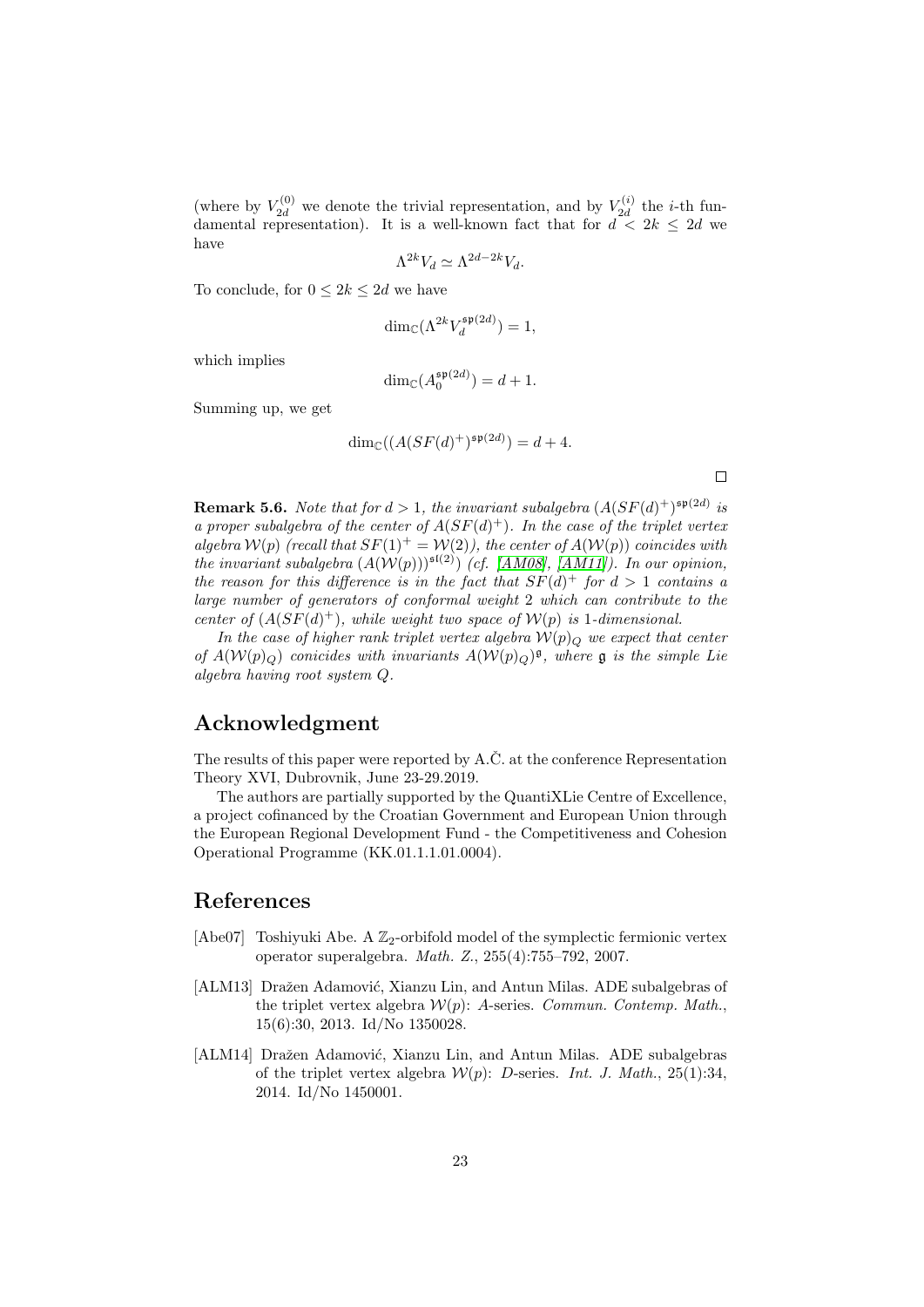- <span id="page-23-5"></span>[AM08] Dražen Adamović and Antun Milas. On the triplet vertex algebra  $W(p)$ . Adv. Math., 217(6):2664-2699, 2008.
- <span id="page-23-12"></span>[AM10] Dražen Adamović and Antun Milas. On W-Algebras Associated to  $(2, p)$  Minimal Models and Their Representations *International Math*ematics Research Notices 2010 (2010) 20 : 3896–3934
- <span id="page-23-7"></span>[AM11] Dražen Adamović and Antun Milas. The structure of Zhu's algebras for certain *W*-algebras. Adv. Math.,  $227(6):2425-2456$ , 2011.
- <span id="page-23-11"></span>[AM14] Dražen Adamović and Antun Milas.  $C_2$ -cofinite vertex algebras and their logarithmic modules.in Conformal field theories and tensor categories, Mathematical Lectures from Peking University (2014), 249–270.
- <span id="page-23-0"></span>[AN13] Yusuke Arike and Kiyokazu Nagatomo. Some remarks on pseudo-trace functions for orbifold models associated with symplectic fermions. Int. J. Math., 24(2):1350008, 29, 2013.
- <span id="page-23-3"></span>[CL17] Thomas Creutzig and Andrew R. Linshaw. Orbifolds of symplectic fermion algebras. Trans. Am. Math. Soc., 369(1):467–494, 2017.
- <span id="page-23-13"></span>[DLM98] Chongying Dong, Haisheng Li, and Geoffrey Mason. Vertex operator algebras and associative algebras. J. Algebra, 206(1):67–96, 1998.
- <span id="page-23-4"></span>[DR17] Alexei Davydov, Ingo Runkel. Holomorphic symplectic fermions Math. Z. 285 (2017) 967–1006
- <span id="page-23-9"></span>[FFL11] Boris Feigin, Evgeny Feigin, and Peter Littelmann. Zhu's algebras,  $C_2$ -algebras and abelian radicals. J. Algebra, 329(1):130–146, 2011.
- [FGST06] Boris L. Feigin, Azat M. Gainutdinov, Aleksei M Semikhatov, I Yu Tipunin. Kazhdan-Lusztig correspondence for the representation category of the triplet W-algebra in logarithmic CFT Theor. Math. Phys. 148 (2006) 1210.
- <span id="page-23-14"></span>[FH91] W. Fulton and J. Harris. Representation Theory: A First Course. Graduate texts in mathematics. Springer, 1991.
- <span id="page-23-8"></span>[FL10] Evgeny Feigin and Peter Littelmann. Zhu's algebra and the  $C_2$ -algebra in the symplectic and the orthogonal cases. J. Phys. A, Math. Theor., 43(13):18, 2010. Id/No 135206.
- <span id="page-23-10"></span>[FT10] Boris L. Feigin, I Yu Tipunin. Logarithmic CFTs connected with simple Lie algebras arXiv:1002.5047
- <span id="page-23-1"></span>[GK96] Matthias R. Gaberdiel and Horst G. Kausch. A rational logarithmic conformal field theory *Phys. Lett. B* 386 (1996) 131-137
- <span id="page-23-2"></span>[GK99] Matthias R. Gaberdiel and Horst G. Kausch. A local logarithmic conformal field theory Nuclear Phys. B 538 (1999) 631-658
- <span id="page-23-6"></span>[GG09] Matthias R. Gaberdiel and Terry Gannon. Zhu's algebra, the  $C_2$  algebra, and twisted modules. In Vertex operator algebras and related areas. An international conference in honor of Geoffrey Mason's 60th birthday, Normal, IL, USA, July  $7-11$ , 2008, pages 65-78. Providence, RI: American Mathematical Society (AMS), 2009.